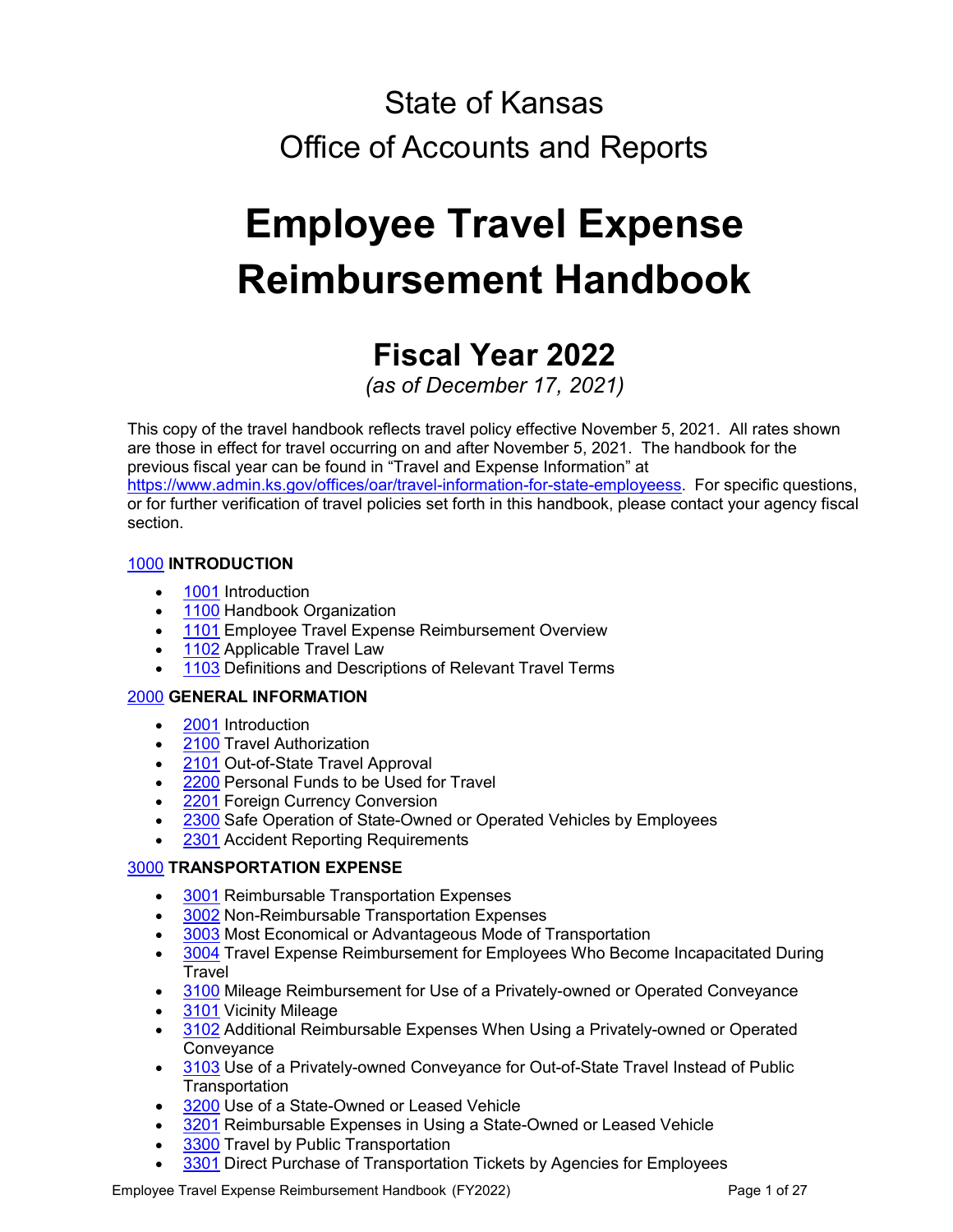- [3302](#page-11-1) Refunds for Fully or Partially Cancelled Transportation Tickets
- [3400](#page-12-0) Travel by Charter or Rental of a Special Conveyance

# [4000](#page-12-1) **SUBSISTENCE EXPENSE**

- [4001](#page-12-2) Reimbursable Subsistence Expenses
- [4002](#page-13-0) Non-Reimbursable Subsistence Expense
- [4003](#page-13-1) Travel to Non-Standard Areas
- [4004](#page-13-2) Subsistence Expense Reimbursement for Employees Who Become Incapacitated During Travel
- [4005](#page-13-3) Source of Subsistence Rates
- [4100](#page-14-0) Meals and Incidental Expense Reimbursement
- [4200](#page-15-0) Lodging Expense Reimbursement
- [4201](#page-17-0) Direct Payment of Lodging
- [4202](#page-17-1) Reimbursement for Actual Conference Lodging
- [4300](#page-18-0) Meals and Incidental Expense and Lodging Expense Reimbursement for Travel to Non-Standard Areas
- [4301](#page-18-1) Reduced Meals and Incidental Expense Reimbursement for Meals Provided at No Cost to the Employee
- [4302](#page-18-2) Reimbursement at a Reduced Subsistence Rate
- [4303](#page-19-0) Subsistence Reimbursement in Special Travel Situations
- [4304](#page-19-1) Subsistence Expense Reimbursement When Using a Privately-owned Conveyance for Out-of-State Travel Instead of Public Transportation
- [4305](#page-19-2) Reimbursement to Employee for Meals and Incidental Expense or Lodging Expense Incurred for Students, Inmates, Prisoners, and Patients
- [4306](#page-20-0) Subsistence Expense Reimbursement Reportable to the Internal Revenue Service (IRS)
- [4307](#page-20-1) State Officers and Employees Exempted from Travel Related Compensation and Allowance Limitations

# [5000](#page-20-2) **MISCELLANEOUS EXPENSES**

- [5001](#page-20-3) Reimbursable Miscellaneous Expenses
- [5100](#page-20-4) Local Transportation Charges
- [5101](#page-21-0) Kansas Turnpike Tolls
- [5102](#page-21-1) Baggage
- [5103](#page-21-2) Telephone, Telegraph, and Facsimile Messages
- [5104](#page-21-3) Purchase of Services and Supplies
- [5105](#page-21-4) Parking Fees
- [5200](#page-21-5) Registration Fees

# [6000](#page-22-0) **TRAVEL-RELATED FORMS**

- [6300](#page-22-1) DA-34 Subsistence Extension Request
- [6400](#page-22-2) DA-37 Reduced Subsistence Allowance
- [6600](#page-23-0) DA-121 Travel Expense Detail

# **[APPENDICES](#page-1-1)**

- [Appendix A](#page-23-1) Travel Related Account Codes
- <span id="page-1-1"></span><span id="page-1-0"></span>• [Appendix B](#page-25-0) Travel Related Resources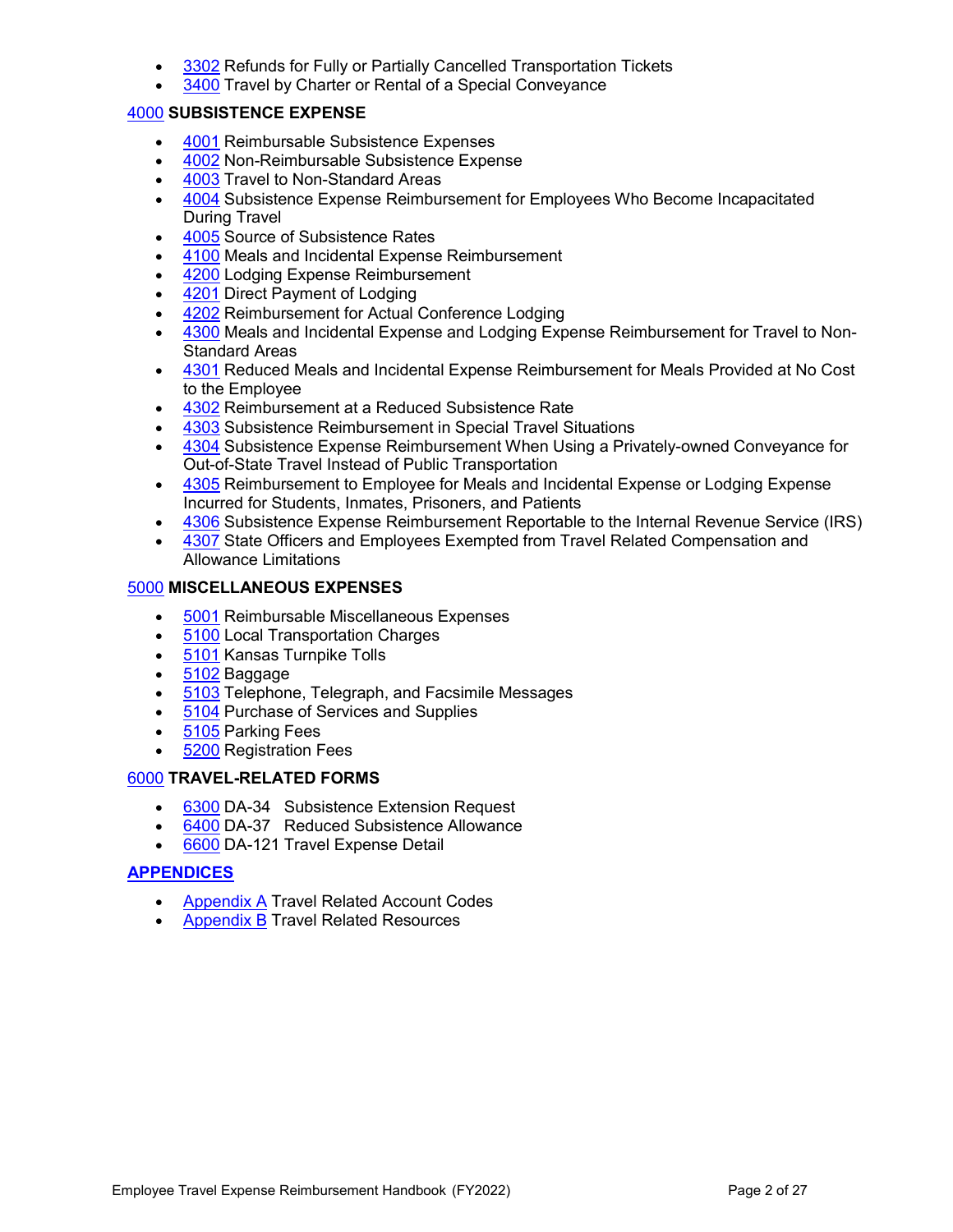# **1000 INTRODUCTION**

### <span id="page-2-0"></span>**1001 Introduction**

State of Kansas employees may be required to travel in fulfilling their official duties or in attending seminars or other professional or educational activities benefiting the State. The State may reimburse employees, within prescribed limitations, for all necessary and actual travel expenses incurred during travel on official state business.

*The Employee Travel Expense Reimbursement Handbook*, presented here, is to facilitate the timely reimbursement of employees for allowable travel expenses incurred during travel on official state business. The handbook addresses most common travel situations but is not intended to be a substitute for knowledge of the existing travel laws and regulations. In addition, state law provides special reimbursement rules and procedures for reimbursing travel expenses of legislators and certain members of boards, commissions, and committees. Reimbursement to these individuals for travel expenses incurred should be made as prescribed by applicable state law.

Travel expense reimbursement may also be allowed as part of employee relocation (see Policy Manual (PM) Filing 3,607, Employee Moving Expense Reimbursement) and employee recruitment (see PM Filing 3,802, Out-of-State Applicants Travel Expense Reimbursement).

#### <span id="page-2-1"></span>**1100 Handbook Organization**

The handbook is organized into sections for introductory material, general information, transportation expense, subsistence expense, miscellaneous expense, and sample forms and completion instructions. Section numbers are assigned to the material to provide a quick reference guide to specific items. An appendix is also provided with a listing for travel related account codes.

# <span id="page-2-2"></span>**1101 Employee Travel Expense Reimbursement Overview**

Employees are reimbursed for allowable travel expenses incurred by submitting a travel expense report to the appropriate agency authority for review and approval as often as required by the agency, but at least once each month.

(Reference: K.S.A. 75-3201)

# <span id="page-2-3"></span>**1102 Applicable Travel Law**

The following [Kansas Statutes Annotated \(K.S.A.\)](http://www.kslegislature.org/li/b2017_18/statute/) and [Kansas Administrative](http://kssos.org/pubs/pubs_kar.aspx) Regulations (K.A.R.) are applicable to reimbursement of travel expenses:

- K.S.A. 8-301 Publicly Owned Motor Vehicles
- K.S.A. 75-3072 Authorized Uses of Agency Imprest Funds
- K.S.A. 75-3201 et seq. Compensation and Allowances of Public Officers and Employees
- K.S.A. 75-4601 et seq. State Vehicles
- K.A.R. 1-16-1 et seq. Travel Reimbursement
- K.A.R. 1-17-1 et seq. Use of State-Owned or Operated Motor Vehicles on Official State Business
- <span id="page-2-4"></span>K.A.R. 1-18-1a Maximum Allowance for Use of a Privately-owned Conveyance for Public Purposes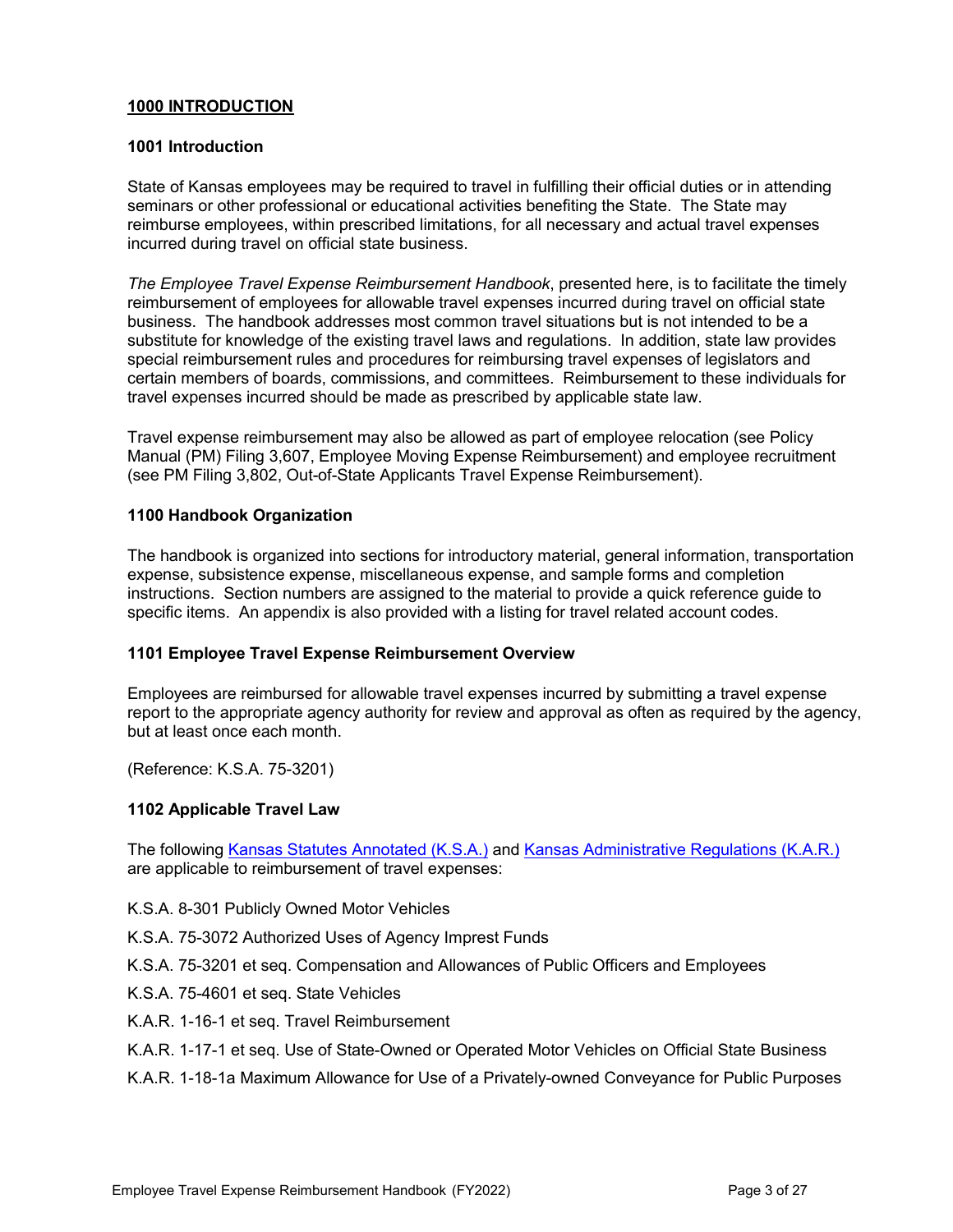# **1103 Definitions and Descriptions of Relevant Travel Terms**

The following definitions and descriptions of relevant travel terms have been derived from state laws, regulations, and policy statements and are used throughout the policies, procedures, and related information presented here.

**Air Terminal:** The principal air terminal in the general geographic area. (Reference: K.A.R. 1-16-8)

**Domicile:** The place an employee adopts as the employee's place of habitation and has the intention of returning to when absent.

**Employee:** A person employed by the State of Kansas and required to travel on official state business. This includes a person employed intermittently by or under an agency as an advisor or advisory committee member, irrespective of whether compensation is paid to such individual or the amount thereof. (Reference: K.A.R. 1-16-1b)

**High-Cost Geographic Area:** See Non-Standard Area (NSA). (Reference: K.A.R. 1-16-18a)

**In-State Travel:** Travel within the borders of the State of Kansas.

**International Travel:** Travel outside the fifty states, the District of Columbia, and U.S. Territories and Possessions.

**Lodging Establishment:** An establishment in the business of providing lodging to the public.

**Meals and Incidental Expense (M&IE):** The cost of meals, taxes and tips, and all fees and tips to hotel porters, bellhops, doormen, and maids.

**Miscellaneous Expense:** Any expense deemed necessary in the conduct of the official business of the State that is not included in the categories of subsistence allowance, mileage, or fares in lieu of mileage and state-owned vehicle operation. (Reference K.A.R. 1-16-20)

**Motor Vehicle:** A passenger motor vehicle or a truck. A passenger motor vehicle is a motor vehicle designed primarily for carrying passengers and having a gross vehicle weight of not more than 12,000 pounds. A truck is a motor vehicle designed, used, or maintained, primarily for the transportation of property and having a gross vehicle weight of not more than 12,000 pounds. (Reference: K.S.A. 75-4601)

**Non-Standard Area (NSA):** A city, town, or area, where subsistence expenses incurred are reimbursed at higher than standard rates due to higher subsistence costs associated with the city, town, or geographic area. See High-Cost Geographic Area.

**Official State Business:** The pursuit of a goal, obligation, function, or duty imposed upon or performed on behalf of a state agency. (Reference: K.A.R. 1-17-1)

**Official Station - Field Employee:** The official station of a field employee is the city or town designated as the employee's official station by the administrative head of the agency. (Reference: K.A.R. 1-16-2)

**Official Station - Office Employee:** The official station of an employee assigned to an office is the city or town where the office is located. (Reference: K.A.R. 1-16-2)

**Out-of-state Travel:** Travel to the other forty-nine states, the District of Columbia, and U.S. Territories and Possessions.

**Privately-owned or Operated Conveyances:** Motor vehicles or other privately-owned conveyances including, but not limited to, automobiles (passenger cars, trucks, vans, etc.), airplanes, motorcycles, and other similar privately-owned conveyances. This does not include conveyances offered publicly for temporary and occasional hire on a trip basis (e.g. rental cars, etc.). (Reference: K.S.A. 75-3203)

**Secretary:** The Secretary of the Department of Administration.

**State-Owned or Leased Vehicles:** Motor vehicles owned or directly leased by the state or its agencies and specifically excluding privately-owned motor vehicles. (Reference: K.A.R. 1-17-1)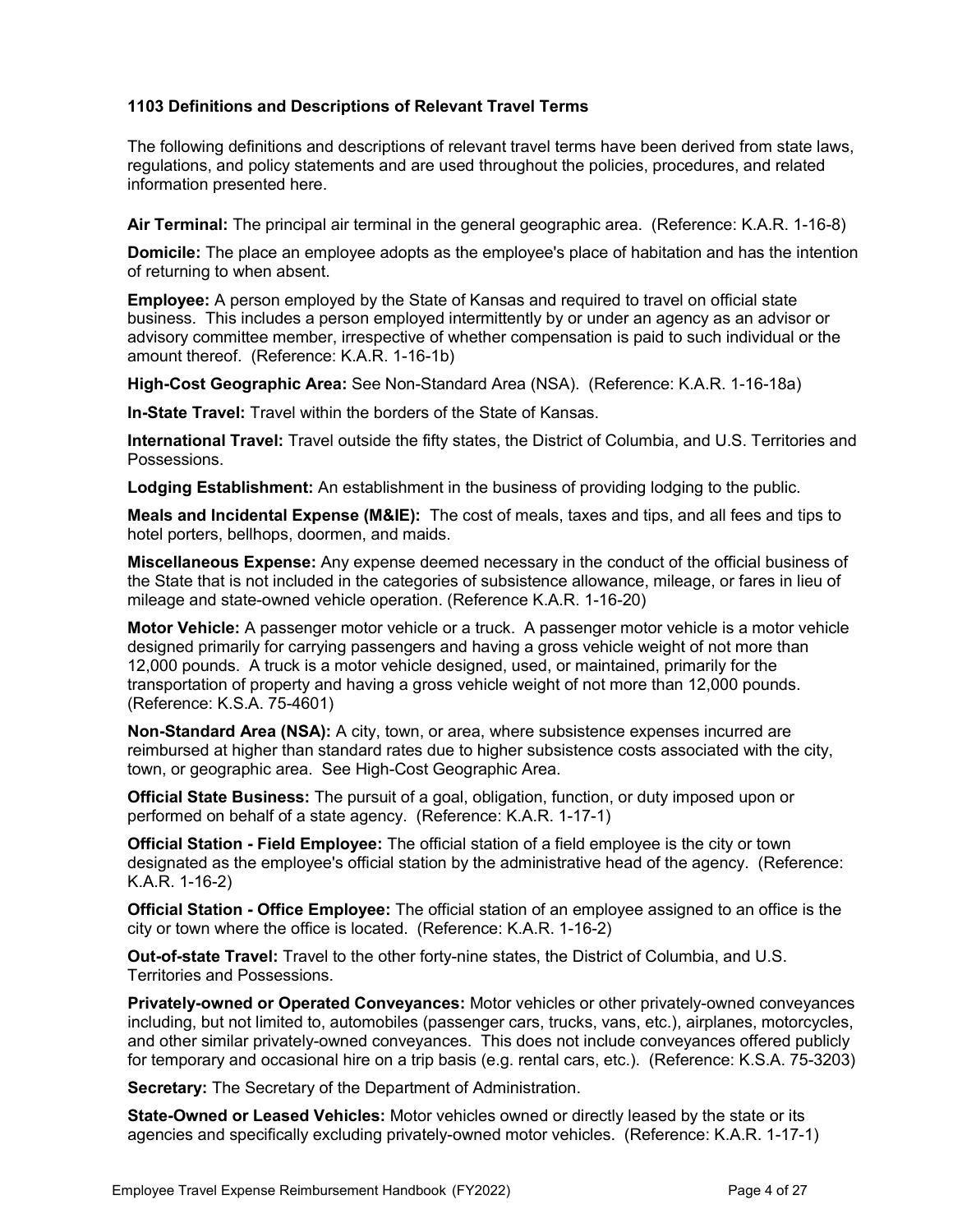**State-Owned or Operated Vehicles:** All motor vehicles, including privately-owned vehicles, authorized for use on official state business. (Reference: K.A.R. 1-17-1)

<span id="page-4-0"></span>**Subsistence Expense:** All charges for meals and lodging, all fees and tips to waiters, hotel porters, bellhops, doormen, and maids. (Reference: K.S.A. 75-3207)

#### **2000 GENERAL INFORMATION**

#### <span id="page-4-1"></span>**2001 Introduction**

<span id="page-4-2"></span>This section provides general information relating to employee travel such as approvals required prior to travel, how employee travel is financed, and certain responsibilities of employees while traveling on official state business.

#### **2100 Travel Authorization**

All in-state or out-of-state travel by employees should be authorized prior to travel by the agency head or designee, whenever possible and as required by agency procedures and PM Filing 3,817, Agency Travel Approval - Lodging Reimbursement Rates and Out-of-State Travel. In addition, out-ofstate travel should be authorized as specified i[n section 2101.](#page-4-3)

#### <span id="page-4-3"></span>**2101 Out-of-state Travel Approval**

<span id="page-4-4"></span>**(A) Out-of-state travel requiring approval.** Approval is required for employee travel outside the borders of the State of Kansas as follows:

- 1. **Judicial** Except as otherwise prescribed by a majority of the justices of the Supreme Court, the Judicial Administrator or the judicial administrator's designee may grant written approval for out-of-state travel for officers or employees of any agency of the judicial branch.
- 2. **Legislative** Except as otherwise authorized or provided by statute, (a) the Legislative Coordinating Council may grant approval for out-of-state travel for legislators or officers or employees of an agency of the legislative branch; or (b) a designee of the Legislative Coordinating Council may grant written approval for out-of-state travel for officers and employees of an agency of the legislative branch.
- 3. **Executive** Except as otherwise prescribed by the officer, board or commission that appointed an agency head, the agency head (chief administrative officer) or the agency head's designee may grant written approval for out-of-state travel for officers or employees of an agency of the executive branch.

Written approval must follow one of the two approval methods explained below.

# *Approval Methods*

The form DA-115, Authorized Agency Officials and Approved Out-of-State Travel Locations/Areas, specifies the authorized agency approvers for these four travel rate exceptions:

- lodging up to 50% above established rates,
- lodging at conference rates.
- out-of-state travel, and
- mileage rates below published rates.

In addition, the DA-115 documents the Approval Method used for the employees designated to authorize travel:

#### *Approval Methods -*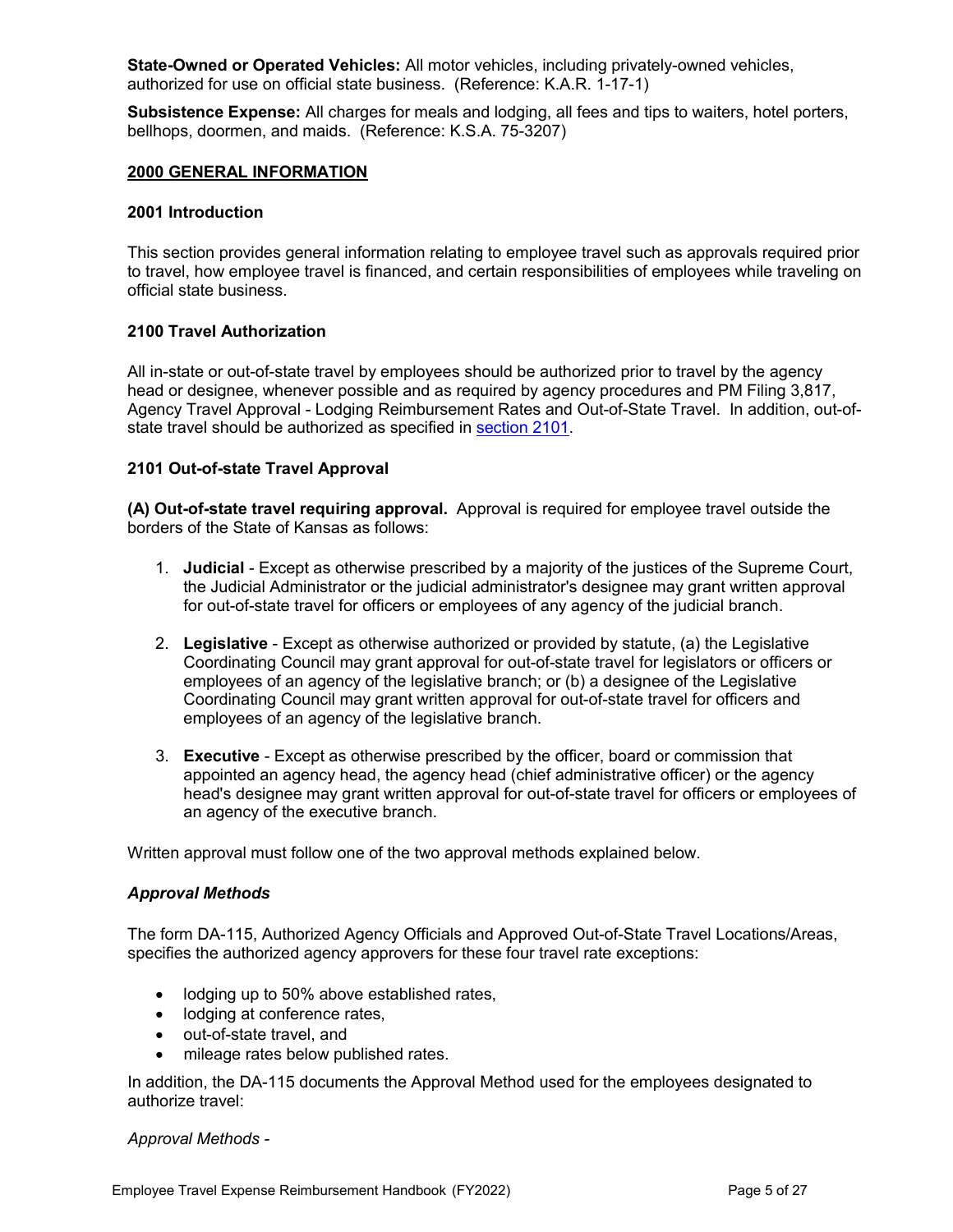- 1. *SMART Travel Authorization* The agency utilizes the SMART Travel and Expense module for approvals via a travel authorization. Agencies must have agency workflow established so approval is provided by the agency head or designee listed on the DA-115 for the four travel rate exceptions listed above.
- 2. *Approval Outside SMART* Under this method, approval must be provided by the authorized agency official listed on the DA-115 for the four travel rate exceptions listed above. The supporting audit trail documentation may take the form of either:
	- a signed letter,
	- a signed agency travel authorization form, or
	- an e-mail sent from authorized agency official.

A copy of the approval must be retained with the travel expense report documentation.

The approval document (a SMART Travel Authorization, Letter, Agency Travel Authorization Form, or E-mail) must contain enough information to allow the agency to determine that the travel authorized, and the travel undertaken is the same. The **minimum** information to be provided in the approval document includes the traveler's name, destination, mode of travel, purpose of travel, and dates of travel. Complete itemization of estimated travel expenses is required.

# *Approval for Out-of-State Travel to Authorized Locations*

Under the provisions of K.S.A. 75-3208, the agency head or designee may grant written approval for out-of-state travel. Approval on a trip-by-trip basis is considered best practice. Alternatively, an agency head may choose to adopt an internal policy to pre-approve travel to certain out-of-state locations or areas. If an agency chooses this alternative, the agency policy must be formalized and documented on the DA-115. The Department of Administration will not require trip-specific out-ofstate travel approval documentation for locations/areas identified on the DA-115.

Further information regarding out-of-state travel approval is provided in PM Filing 3,817, Agency Travel Approval – Lodging Reimbursement Rates and Out-of-State Travel. In addition, further information regarding authorized agency officials and approved out-of-state travel locations/areas is provided in PM Filing 10,001, Authorized Agency Officials and Approved Out-of-State Travel Locations/Areas.

**(B) Out-of-state travel not requiring approval.** No approval is required for out-of-state travel for:

- 1. An agency head (chief administrative officer) or appointive members of a board, commission, or similar body that appoints an agency head, unless the appointing authority of that individual requires approval by the appointing authority.
- 2. Other agencies, departments, or individuals specifically exempted by law.

Further information regarding out-of-state travel approval is provided in PM Filing 3,817, Agency Travel Approval - Lodging Reimbursement Rates and Out-of-state Travel.

(Reference: K.S.A. 75-3208)

#### <span id="page-5-0"></span>**2200 Personal Funds to be used for Travel**

Employees shall provide themselves with sufficient personal funds for all anticipated expenses. Advances from the State Treasury or other special funds to cover anticipated expenses are not allowed except when allowed by the agency's Cash Advance Policy using the SMART Travel and Expense module or from the agency's imprest fund as authorized by K.S.A. 75-3072. **Employees are not authorized to pay the travel expenses of other employees.** However, if employees choose to share lodging accommodations, one employee may claim the entire room charge as specified in [section 4200.](#page-15-0)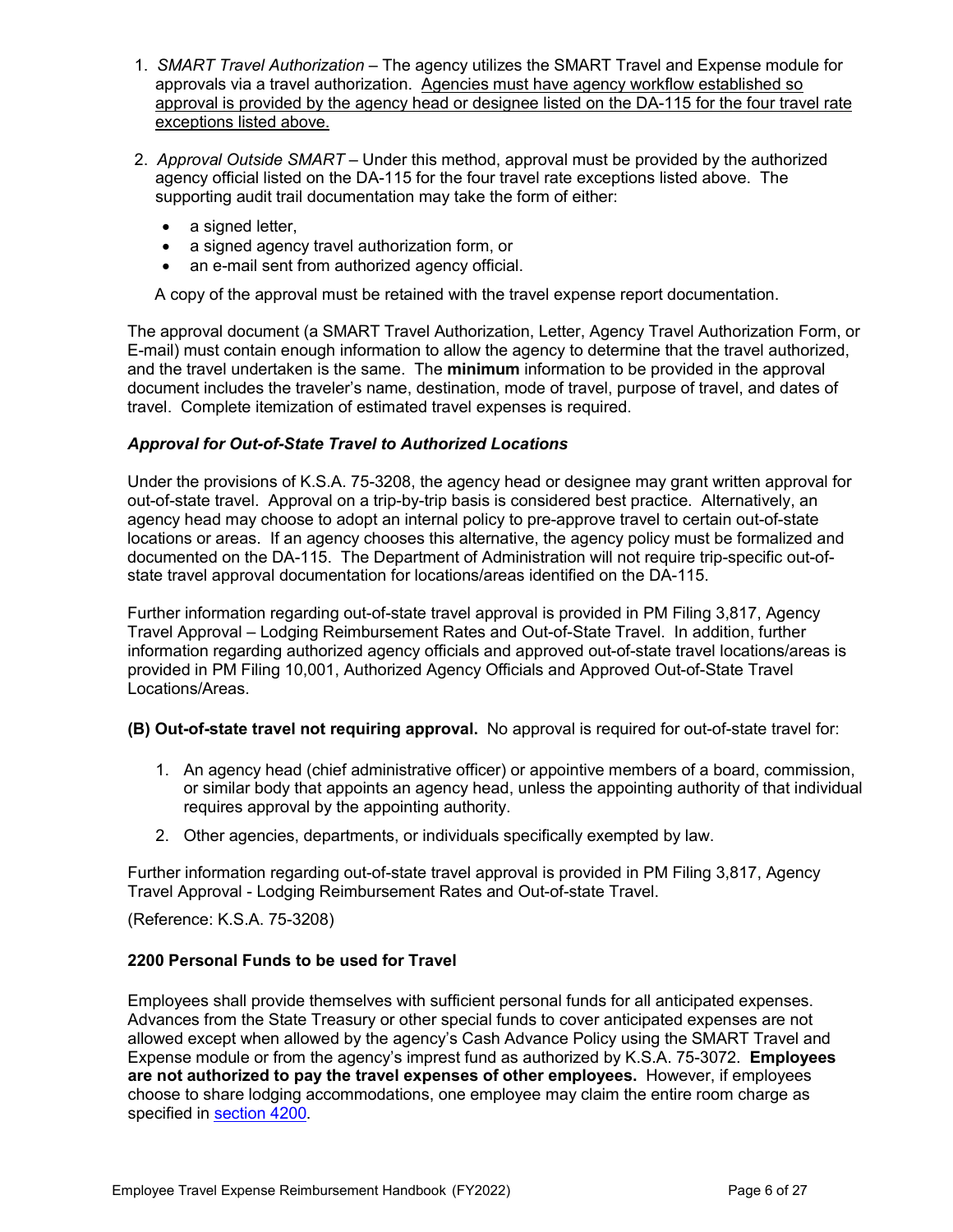In exceptional circumstances or hardship cases, an agency head may authorize a travel subsistence advance for an amount that will cover the anticipated travel expenses. Travel advances are recoverable from the employee by: (a) setoff against the accrued pay or other amount due the employee; and (b) other methods provided by law.

To avoid undue hardship on employees, the state has contracted with the UMB Bank to provide personal credit cards (Business Travel Cards) to employees who travel frequently on state business. This allows employees to charge amounts incurred during travel and submit a travel expense report and receive reimbursement from the state prior to the credit card billing becoming due. **(PLEASE NOTE: Even though obtained through the state, each Business Travel Card and its use is the personal responsibility of the employee to whom the card was issued. The State of Kansas accepts no responsibility for employee misuse of these credit cards. All billing questions are to be directed to the card issuer. Agencies interested in obtaining credit cards for employees who travel frequently on state business should contact the Office of Procurement and Contracts** [\(tim.hund@ks.gov\)](mailto:tim.hund@ks.gov) **for credit card application information.)** *Additional Information on the State of Kansas Business Travel Card Program can be obtained at* [http://admin.ks.gov/offices/procurement-and-contracts/personal-credit-cards.](http://admin.ks.gov/offices/procurement-and-contracts/personal-credit-cards/)

Agencies may directly purchase transportation tickets for employees as specified in [section](#page-11-0)  [3301,](#page-11-0) may pay advance registration fees for employees as specified in [section 5200,](#page-21-5) *and may pay lodging expenses directly as specified in [section 4201.](#page-17-0)* 

(References: K.A.R. 1-16-1, 1-16-1a)

# <span id="page-6-0"></span>**2201 Foreign Currency Conversion**

When a traveler incurs expenses in a foreign currency each expense should be converted to United States dollars (USD). The following methods are acceptable:

- A. Credit card statement: If the expenses are charged, the credit card company will convert them to USD.
- B. Conversion of charges via the internet for the dates of travel. An acceptable site is: <http://www.oanda.com/currency/converter>- this site allows for built in exchange fees and specific dates.
- C. Currency rate conversion based on actual cash exchange. Use the following formula:
	- $\mathsf{F} \times \mathsf{C} = \mathsf{U}$ 
		- $\blacksquare$   $\blacksquare$   $\blacksquare$  = amount of charges in foreign currency
		- $C =$  conversion factor = USDs per unit of foreign currency.
		- $\bullet$  U = expense in USDs
	- Example:
		- \$100 expenses in Canadian Dollars
			- \$0.77 USDs per Canadian Dollar
			- \$100 X \$0.77 USD/CD = \$77 USD

# <span id="page-6-1"></span>**2300 Safe Operation of State-Owned or Operated Vehicles by Employees**

Employees operating a privately-owned or state-owned or leased conveyance are responsible for operating the vehicle in a safe and prudent manner and in accordance with all applicable federal, state, and local traffic laws. Fines assessed for traffic citations or other violations of applicable traffic law are the responsibility of the employee and are not reimbursable.

(Reference: K.A.R. 1-17-3)

# <span id="page-6-2"></span>**2301 Accident Reporting Requirements**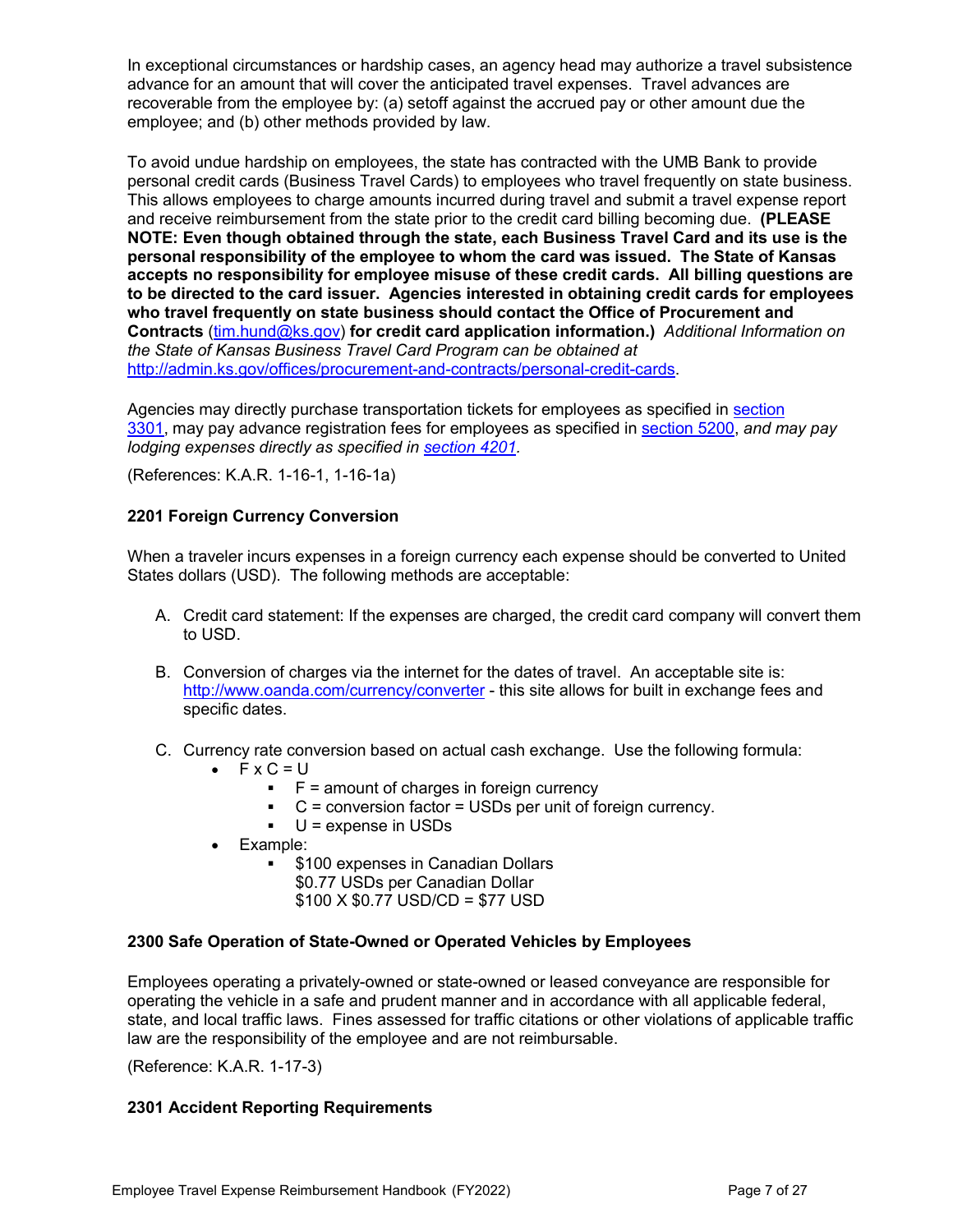If an accident occurs involving a privately-owned or state-owned or leased motor vehicle being used for official state business, refer to the Statewide Vehicle Liability Insurance Contract or contact the Office of Procurement and Contracts with questions.

# <span id="page-7-0"></span>**3000 TRANSPORTATION EXPENSE**

# <span id="page-7-1"></span>**3001 Reimbursable Transportation Expenses**

Agencies should discourage the use of privately-owned conveyances on official state business and direct their employees to use state-owned or leased vehicles on official state business whenever possible. Employees may be reimbursed for transportation expenses incurred for authorized travel by privately-owned or operated conveyances, state-owned or leased conveyances, public transportation (commercial air flights, trains, buses, etc.), and, in some cases, charter or rental of special conveyances. Local transportation expenses such as city bus and taxicab fares are considered miscellaneous expenses and are discussed in [section 5000,](#page-20-2) Miscellaneous Expenses.

# <span id="page-7-2"></span>**3002 Non-Reimbursable Transportation Expenses**

Transportation expenses incurred by employees are not reimbursable in the following situations:

- A. Additional transportation expenses incurred as a result of an employee residing in a city or town outside the employee's official station or otherwise incurred because of an employee's choice of residence are not reimbursable.
- B. Transportation expenses incurred commuting between an employee's official station and domicile are not reimbursable.

(Reference: K.A.R. 1-16-2)

# <span id="page-7-3"></span>**3003 Most Economical or Advantageous Mode of Transportation**

In authorizing employee travel, the agency head or designee should approve the most economical or advantageous mode of travel and via the usually traveled route.

The most economical mode of airline travel is generally economy class, while the most economical mode of passenger train travel is generally coach seating. Specific justification must be furnished with the travel expense report submitted for reimbursement of airfare or train fare when these classes are not used. If these classes are not available, a verifying statement from the travel agency, airline, or passenger train company must be furnished with the travel expense report.

An agency head or designee should assign more than one employee to a vehicle, whenever possible, in authorizing the use of a privately-owned or state-owned conveyance.

(References: K.A.R. 1-16-6, 1-16-7)

# <span id="page-7-4"></span>**3004 Travel Expense Reimbursement for Employees Who Become Incapacitated During Travel**

If an employee becomes incapacitated due to illness or injury while on official state business away from the official station or domicile, the agency head or designee may authorize payment to the employee for appropriate expenses. These expenses are for the return of the employee and/or the employee's private vehicle to the official station or domicile as appropriate under the circumstances. For subsistence expense see [section 4004.](#page-13-2)(References: K.A.R. 1-16-3a, 1-16-3b)

# <span id="page-7-5"></span>**3100 Mileage Reimbursement for Use of a Privately-owned or Operated Conveyance**

**(A) Mileage reimbursement rates**. Employees authorized to travel by privately-owned or operated conveyance may be reimbursed for allowable miles traveled at a rate fixed and established by the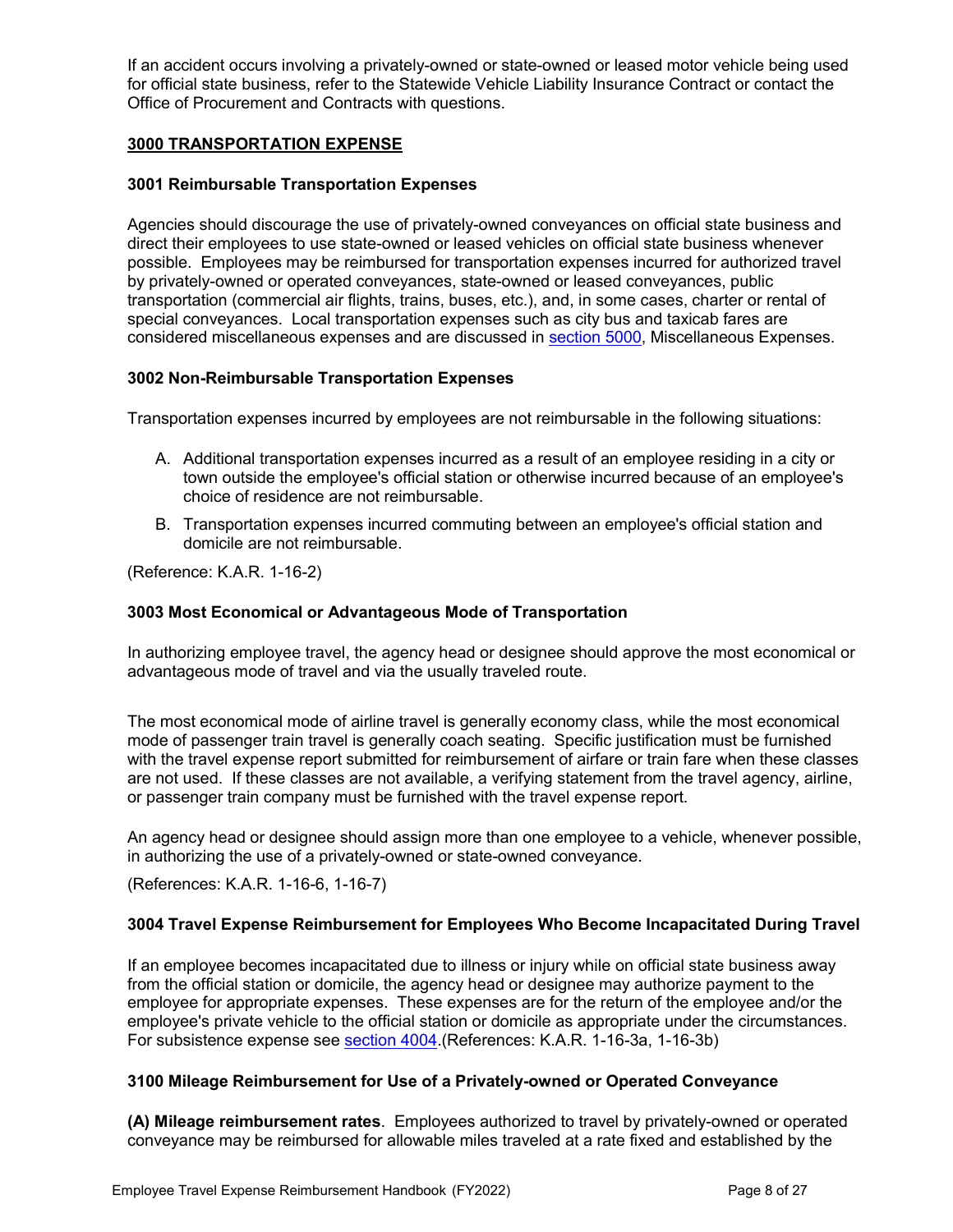Secretary. Privately-owned or operated conveyances include automobiles (passenger cars, SUVs, trucks, vans, etc.), airplanes, motorcycles and other similar privately-owned conveyances.

Mileage reimbursement is made at the following rates:

- \$ .56 per mile for privately-owned automobiles.
- \$ .54 per mile for privately-owned motorcycles.
- \$1.26 per mile for privately-owned airplanes.
- \$ .16 per mile for moving related mileage.

These reimbursement rates are considered to cover all costs associated with the use of the privatelyowned conveyance. This includes, but is not limited to: gasoline, oil, tires, repairs, insurance (including uninsured losses, and insurance deductibles resulting from damage to the privately-owned conveyance), license fees, depreciation costs, and expenses of any type.

See [section](#page-9-0) 3102 for additional reimbursable expenses in using a privately-owned or operated conveyance.

**(B) Exceptions to the mileage reimbursement rates.** Exceptions to the above mileage reimbursement rates are as follows:

1. The agency may pay a specified mileage rate that is lower than the above rates when an employee's travel is not required by the agency and the employee is informed of the specified rate in advance of the travel.

(References: K.A.R. 1-18-1a(b))

#### <span id="page-8-1"></span>**(C) Calculation of mileage.**

- 1. Travel by privately-owned or operated conveyance (other than privately-owned airplane) is deemed to be by the usually traveled, most direct route. Mileage figures reported on travel expense reports for travel within the borders of Kansas are verified by the Agency Audit Services Team from the Official 2002 Kansas Distance Chart prepared by the Kansas Department of Transportation (KDOT). Agencies may obtain the KDOT state distance chart at [http://kdotapp.ksdot.org/mileagebetweencities/index.aspx.](http://kdotapp.ksdot.org/mileagebetweencities/index.aspx) Mileage figures for travel not available on the KDOT chart and/or outside the borders of Kansas are verified from information and maps published by the American Automobile Association (AAA) TripTik Travel Planner at [https://ttp.aaa.com/TripTik/#.](https://ttp.aaa.com/TripTik/) For out-of-state travel, the place of lodging may be used as a point of official duty in determining mileage.
- 2. Travel by privately-owned airplane should use air mile distances (as the crow flies). An acceptable site for verifying the mileage i[s http://www.indo.com/distance/.](http://www.indo.com/distance/)

<span id="page-8-2"></span>**(D) Mileage calculation when residing outside the official station.** When an employee begins travel from his or her domicile located in an area other than the city designated as the employee's official station, the employee may be reimbursed for mileage between the employee's domicile and destination or the employee's official station and destination, whichever is less. If the employee returns directly to his or her domicile from the last point of official business, the employee may be reimbursed for mileage from that point to the employee's domicile or that point to the employee's official station, whichever is less. For meal allowance reimbursement when residing outside the official station see [section 4100\(B\).](#page-14-1)

(References: K.A.R. 1-16-3c, 1-17-11, 1-18-1a)

# <span id="page-8-0"></span>**3101 Vicinity Mileage**

The agency head or designee may allow reimbursement to the employee for vicinity miles traveled by privately-owned or operated conveyance during official state business within or in the area of the employee's official station or the city, town, or location traveled to. The total vicinity mileage traveled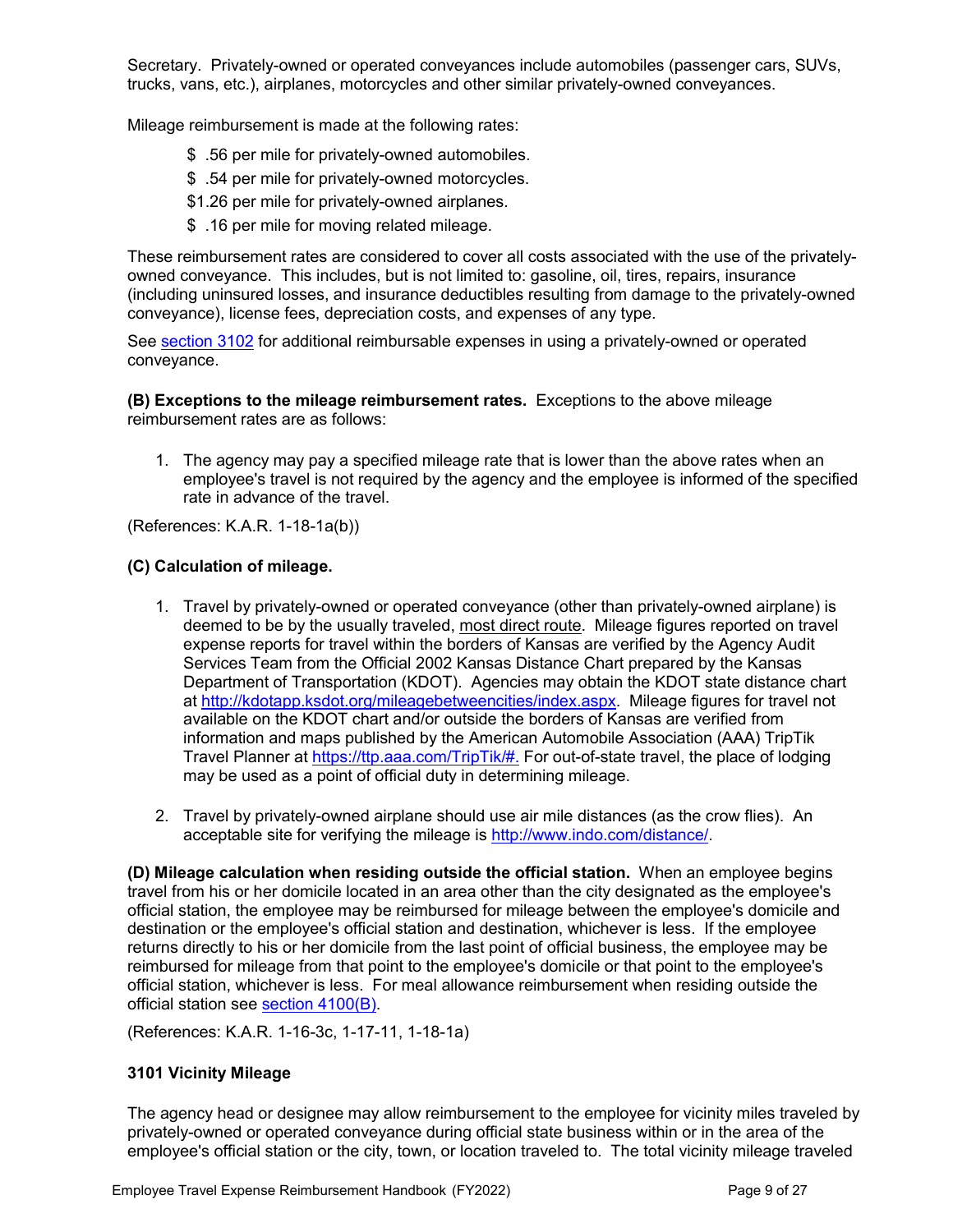each day for each city should be reported separately on the employee's travel expense report along with the purpose for traveling the vicinity miles and the name of at least one business or individual contacted.

# <span id="page-9-0"></span>**3102 Additional Reimbursable Expenses When Using A Privately-owned or Operated Conveyance**

The following expenses incurred as the result of using a privately-owned or operated conveyance are also reimbursable:

- A. Parking fees when on an official trip.
- B. Tolls paid for toll roads and toll bridges. See PM Filing 10,754, Prepaid Turnpike Accounts, for information on using a K-TAG issued by the Kansas Turnpike Authority for payment of Kansas Turnpike tolls.
- C. Airplane tie-down and landing fees.
- D. When an employee travels by a privately-owned airplane, reimbursement may be made for one round-trip in a privately-owned automobile (mileage expense) or taxicab (fare expense) for:
	- 1. transportation between the official station or domicile and the airport in the city in which the official station or domicile is located; and
	- 2. transportation between the airport in the destination city and the place of official business.

(Reference: K.A.R. 1-18-1a)

# <span id="page-9-1"></span>**3103 Use of Privately-owned Conveyance for Out-of-state Travel Instead of Public Transportation**

When an agency head or designee authorizes the use of a privately-owned or operated conveyance rather than public transportation for out-of-state travel, transportation expense reimbursement is determined as follows:

**(A) Travel of one employee only.** The employee may be reimbursed the lesser of:

- 1. The total of: actual mileage traveled (round-trip mileage from the employee's official station or domicile to the lodging establishment at the destination, whichever is less), turnpike tolls, and parking charges; or
- 2. Airfare in lieu of mileage, which is the total of: round-trip mileage from the employee's official station or domicile to the nearest airport (whichever is less), round-trip economy airfare from the nearest airport to the airport nearest the destination, and round-trip mileage from the airport nearest the destination to the lodging establishment.

The cost comparison of option (1) and (2), including a written airfare quote (this can be printed from an Internet site) should be submitted with the travel expense report. A copy should be retained with the payment's documentation. This comparison should be made based on airfare rates available on the date the out-of-state travel request is signed.

In addition to the reimbursement allowed in (1) and (2), the employee may be reimbursed for mileage incurred between the lodging establishment and meetings. No taxicab or terminal expenses incurred at the destination are reimbursable.

**(B) Travel of two or more employees.** When two or more employees are traveling together, mileage reimbursement may be paid to one employee for use of the private conveyance as provided in [section 3100.](#page-7-5)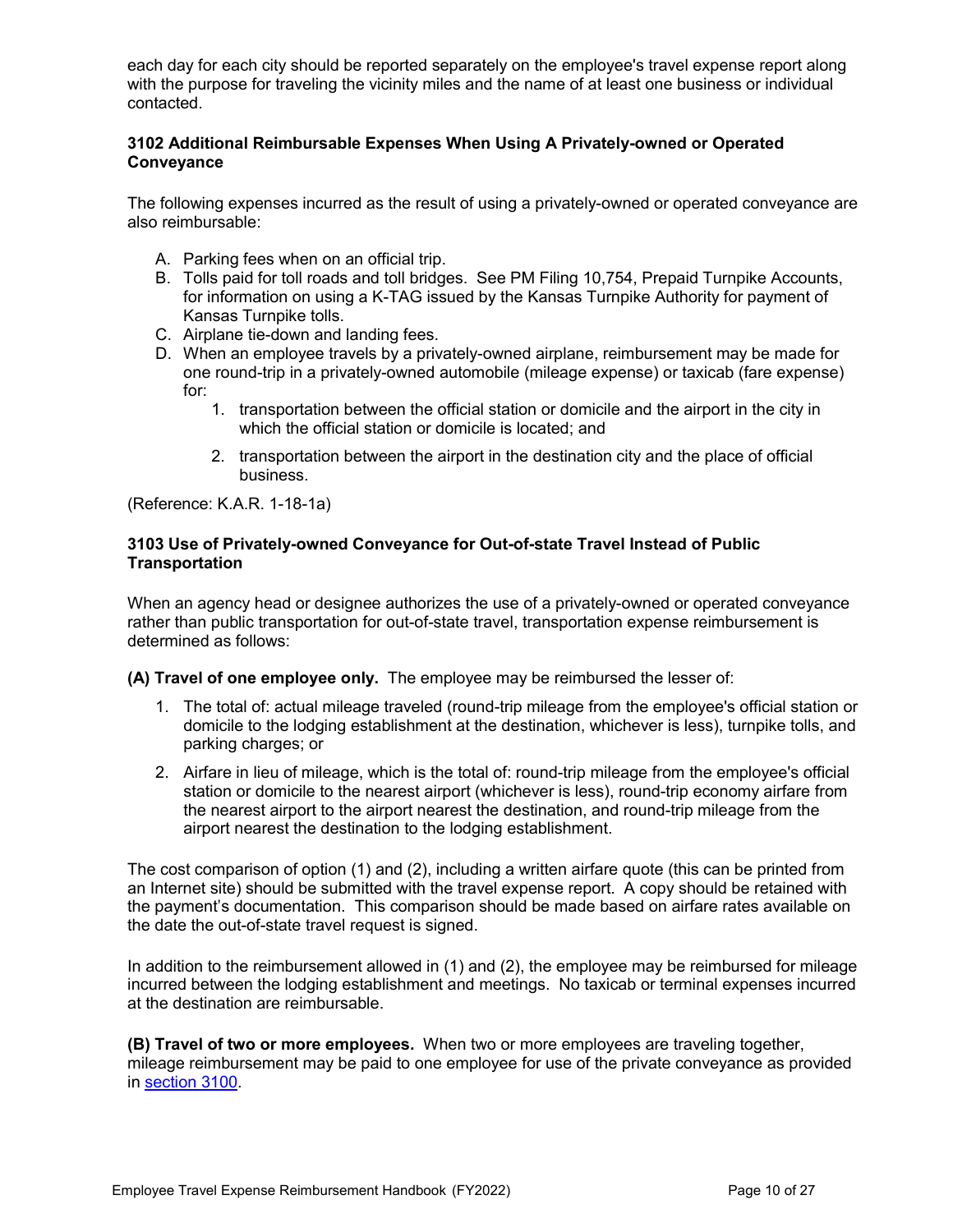Upon written, prior approval of the agency head, exceptions to this paragraph may be granted in unusual circumstances when deemed to be in the best interests of the state. A copy of the approval must be part of the documentation for the travel expense report when submitted for payment.

For subsistence expense reimbursement when using a privately-owned or operated conveyance instead of public transportation see [section 4304.](#page-19-1)

(Reference: K.A.R. 1-16-8)

# <span id="page-10-0"></span>**3200 Use of State-Owned or Leased Vehicle**

The agency head or designee may authorize travel for official state business in a state-owned or leased vehicle for:

- A. an officer or employee of the State of Kansas; or
- B. any other person who has been approved by the Secretary, or the Secretary's designee, to operate a state-owned or leased vehicle on official state business.

A person must have a valid driver's license to operate a state-owned or leased vehicle. Only other state employees or individuals reasonably engaged in official state business are allowed to ride in state-owned or leased vehicles.

In addition, state law prohibits and provides penalties for personal use of a state vehicle.

(References: K.S.A. 75-4601 et seq.; K.A.R. 1-17-1 et seq.)

# <span id="page-10-1"></span>**3201 Reimbursable Expenses in Using a State-Owned or Leased Vehicle**

When a Wright Express (WEX) Fleet Card or another authorized agency credit card cannot be used, employees may be reimbursed for routine expenses incurred for gasoline, oil, lubricants, and similar purchases. Employees may also be reimbursed for properly authorized expenditures for vehicle repair and maintenance. Information regarding Wright Express Fleet Cards may be found under "FUEL" located at [http://www.admin.ks.gov/offices/ofpm/state-agency-vehicle-usage.](http://www.admin.ks.gov/offices/ofpm/state-agency-vehicle-usage) Information on Automotive Procurement Cards (P-Cards) may be found in procedure #250 under "State Procurement Card Procedures" located at [http://www.admin.ks.gov/offices/procurement-and](http://www.admin.ks.gov/offices/procurement-and-contracts/procurement-card-program)[contracts/procurement-card-program.](http://www.admin.ks.gov/offices/procurement-and-contracts/procurement-card-program)

Agencies may request K-TAGs from the Kansas Turnpike Authority [\(https://www.ksturnpike.com/travel/tolls\)](https://www.ksturnpike.com/travel/tolls). Employees may use K-TAGs to charge tolls on the Kansas Turnpike. For further details, see PM Filing 10,754, Prepaid Turnpike Accounts.

Additional routine expenses incurred by employees such as tolls on bridges, other toll roads, or parking fees are reimbursable as miscellaneous expenses. See [section 5000,](http://www2.da.ks.gov/ar/employee/travel/travbkSMART11.htm#Section5000) Miscellaneous Expenses.

Receipts verifying expenditures must be submitted with the documentation for the employee's travel expense report for state vehicle expenses incurred. However, the responsibility for accurate toll claims incurred on the Kansas Turnpike and whether receipts are required for reimbursement is delegated to each agency. Receipts are not required for unattended tollbooths or unattended parking meters. The expenses incurred should be detailed on the travel expense report.

(References: K.A.R. 1-17-1 et seq.)

# <span id="page-10-2"></span>**3300 Travel by Public Transportation**

An agency head or designee may authorize employee travel by transportation available to the general public such as commercial air flights, passenger trains, buses, etc. if the transportation is determined to be the most economical and advantageous to the state (see [section](#page-7-3) 3003).

The most economical mode of airline travel is generally tourist or economy class. The most economical mode of passenger train travel is generally first-class day coach. Specific justification must be available with documentation to support travel expense reports submitted for reimbursement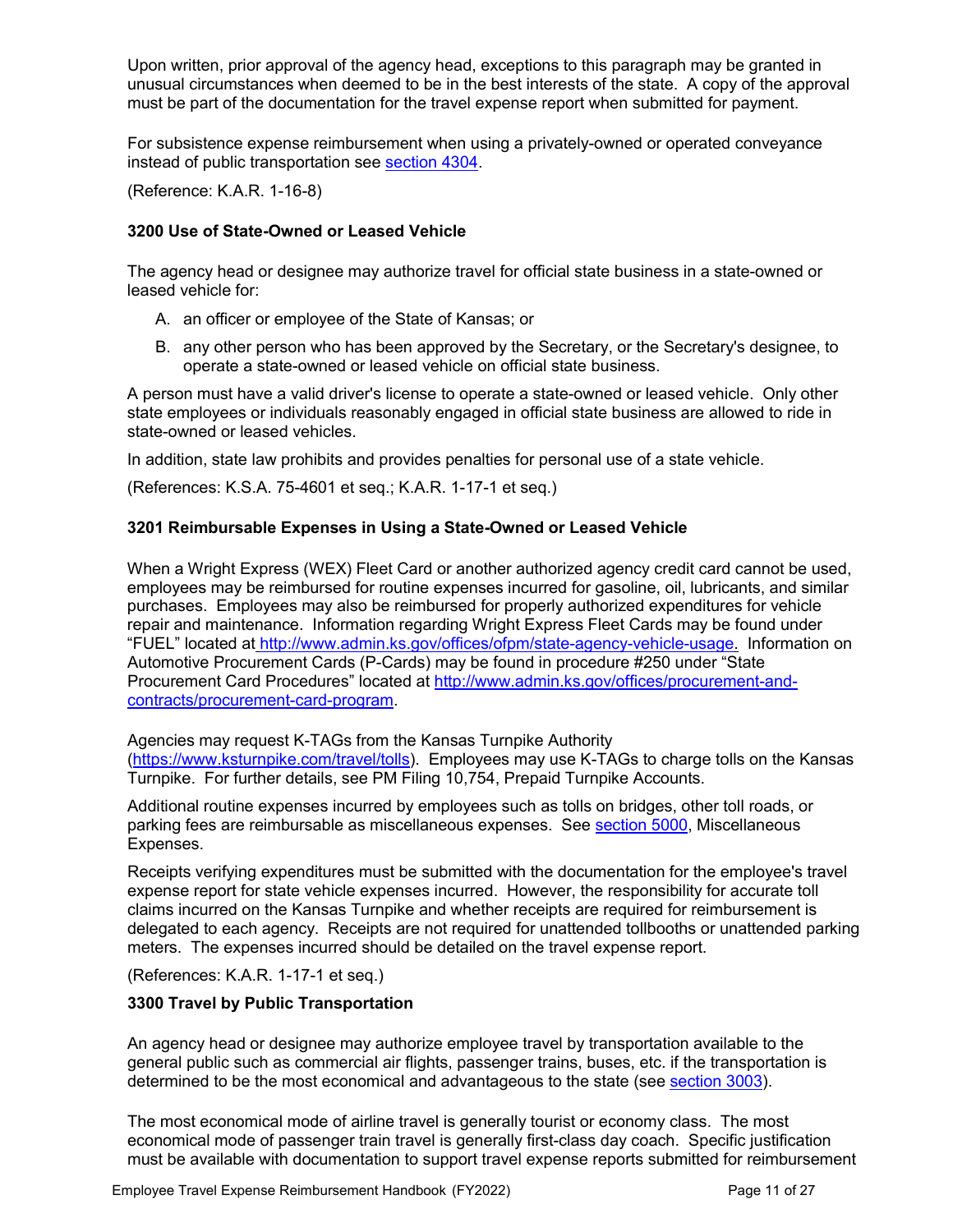of airfare or train fare when these classes are not used. If these classes are not available, a verifying statement from the travel agency, airline, or passenger train company must be furnished with the travel expense report documentation.

Employees are reimbursed for authorized public transportation expense incurred by submitting the official transportation receipt (and any supporting documentation as required above) with the documentation submitted for the travel expense report except when tickets are purchased directly by the agency (see [section 3301\)](#page-11-0). For airfare, the official transportation receipt is considered to be the passenger copy of the airline ticket or a copy of the booked itinerary from the Internet. The traveler is reimbursed for tickets after the travel is completed.

Employees may also be reimbursed for transportation expenses and parking fees incurred for travel to and from the official station or domicile to the airport or other terminal, and at the destination for:

- A. travel to and from the airport or other terminal to the lodging establishment; and
- B. travel to and from the lodging establishment to meeting locations.

Local transportation expenses such as city bus and taxicab fares are considered miscellaneous expenses as specified in [section](#page-20-4) 5100.

(References: K.A.R. 1-16-6, 1-16-7, 1-16-11, 1-16-12)

# <span id="page-11-0"></span>**3301 Direct Purchase of Transportation Tickets by Agencies for Employees**

An agency may directly purchase tickets for an employee for travel by airplane, train, or other commonly recognized transportation from any source. The Procurement Card (P-Card) may be used to purchase tickets for air and rail travel. In addition, these tickets can also be charged to an employee's personal credit card. If these tickets are charged to the traveler's personal credit card, the traveler will NOT be reimbursed for the tickets prior to the completion of the related travel. There is no requirement that any tickets be booked by the State Travel Center. Questions regarding use of the State Travel Center and the application process for P-Cards should be directed to the Office of Procurement and Contracts.

The supporting documentation for the payment of transportation tickets should include:

- Name of the employee
- Beginning date of travel
- Departure point
- <span id="page-11-1"></span>• Destination
- Purpose of travel

# **3302 Refunds for Fully or Partially Cancelled Transportation Tickets**

If the employee's schedule or other circumstances require the employee to cancel all or a portion of a transportation ticket, the employee should:

- A. Obtain a written statement of the cancellation from the transportation company or the company's agent or
- B. Take other necessary action to release the employee from the full or remaining portion of the ticket.

The employee should forward the cancelled or unused ticket to the state agency along with the written statement or other documentation obtained releasing the employee from the ticket. The agency should then obtain a refund for the cancelled or unused portion of the ticket from the travel agency or transportation entity where the ticket was purchased. The traveler should not personally try to obtain the refund.

If the traveler purchased the ticket from personal funds, the traveler should be reimbursed for the ticket as part of the reimbursement for allowable travel expenses incurred. The employee's travel expense report should claim reimbursement for the purchase of the ticket and supporting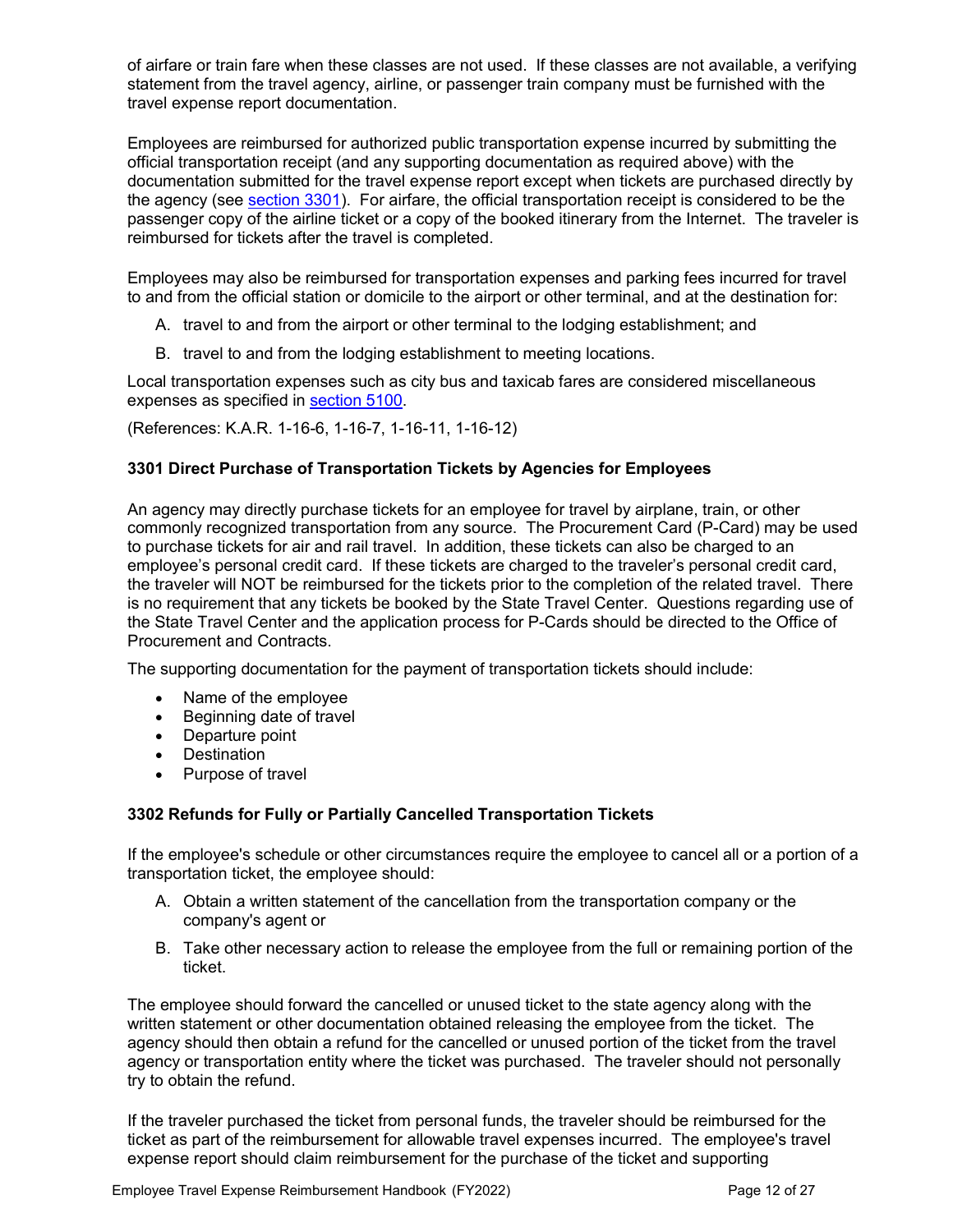documentation of the ticket and agency efforts to obtain a refund of the unused portion of the ticket should be part of the documentation of the travel expense report.

# <span id="page-12-0"></span>**3400 Travel by Charter or Rental of Special Conveyance**

The agency head or designee may authorize travel by the rental or charter of aircraft, automobiles, boats, buses, or other special conveyances when no public or other ordinary transportation is available. This also applies when public or other ordinary transportation available cannot be used advantageously in the best interest of the state. Authorization for rental or charter of special conveyances should be incorporated in the agency's travel approval process.

If an agency travel needs call for the lease or rent of an aircraft, the executive aircraft is one option. The Kansas Highway Patrol may be contacted for availability.

All automobile rentals must be approved and booked in accordance with the agency's travel policy.

An employee should secure the most economical rental vehicle that adequately fulfills the need of the traveler. (See table below for average vehicle capacity.)

| <b>Avg. Seating Capacity</b> | Avg. Luggage Capacity     |
|------------------------------|---------------------------|
| $5-6$                        | 15.6 cu. ft. - 6 pieces   |
| 5                            | 13.5 cu. ft. - 4 pieces   |
| 4-5                          | 13.0 cu. ft. - 4 pieces   |
| 4                            | 10.2 cu. ft. - 3-4 pieces |
|                              | 8 pieces                  |
|                              |                           |

#### **Vehicle size is to be determined by the number of travelers and use. Vehicles are for official use only.**

In-state rental of special conveyances should be made through the current statewide mandatory Vehicle Rental Service contract vendor and paid using the agency's appropriate cardless P-Card. The P-Card includes Collision Damage Waiver at no additional cost for most vehicles.

Employees are reimbursed for out-of-state rental of a special conveyance by submitting the official receipt for the rental or charter with the documentation for the travel expense report.

Personal accident insurance (PAI), personal effects insurance (PEI), and other supplemental liability insurance are considered personal expenses and are not reimbursable.

For additional information on vehicle insurance and accident reporting, refer to the Statewide Vehicle Liability Insurance Contract or contact the Office of Procurement and Contracts for questions.

(Reference: K.A.R. 1-16-13)

# <span id="page-12-1"></span>**4000 SUBSISTENCE EXPENSE**

#### <span id="page-12-2"></span>**4001 Reimbursable Subsistence Expenses**

Employees may be reimbursed for subsistence expense incurred when sleeping away from their domicile on official state business is required. The subsistence reimbursement consists of Meals and Incidental Expense (M&IE) and actual lodging expense incurred within prescribed limitations. In limited circumstances and at the discretion of the agency head or designee, employees may be reimbursed for one meal per day for official state business travel in which overnight travel does not occur. The meal reimbursement is determined by a per-meal rate for breakfast, lunch or dinner, as identified in [section 4100\(D\)](#page-15-1)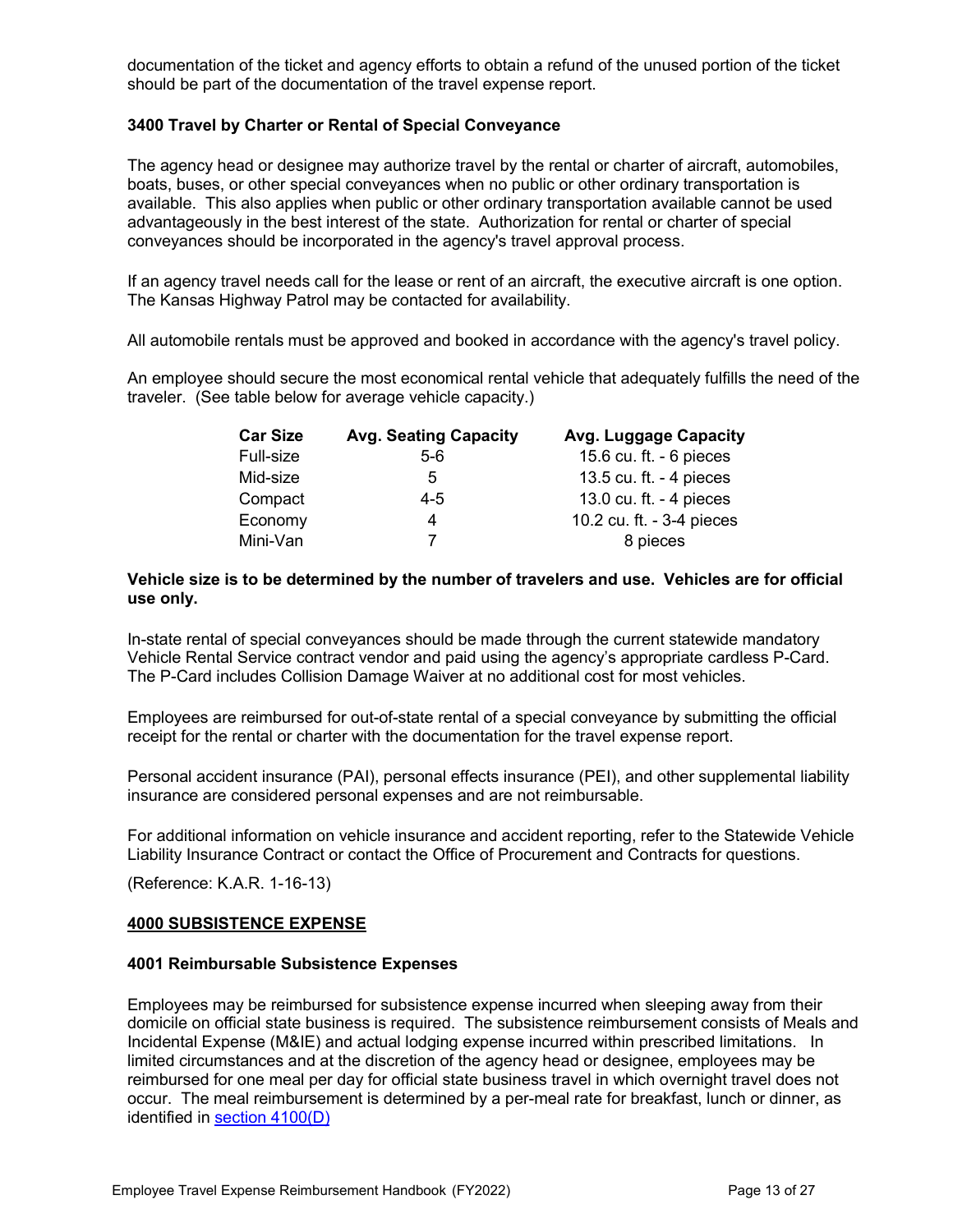# <span id="page-13-0"></span>**4002 Non-Reimbursable Subsistence Expenses**

Subsistence expenses incurred by employees are not reimbursable in the following situations:

- Subsistence expenses incurred as a result of an employee residing in a city or town outside the employee's official station or otherwise incurred because of an employee's choice of residence are not reimbursable. Subsistence expenses incurred within the same city as the employee's domicile or within 30 miles of the official station are not reimbursable. However, when determining the distance, vicinity mileage may be considered in addition to the mileage from the KDOT distance chart. See sections [3100\(C\),](#page-8-1) [3101,](#page-8-0) and [3200.](#page-10-0)
- No subsistence expense may be reimbursed to the employee when the subsistence is furnished at no cost to the employee by any federal, state or local agency or division of government.
- No subsistence expense may be reimbursed when the employee leaves the official station or domicile and returns on the same day without incurring lodging expense, unless the agency head or designee approves payment to the employee for one meal in limited travel situations in which lodging expense is not incurred. See section  $4100(D)$ .

(References: K.S.A. 75-3201, 75-3207, 75-3201a; K.A.R. 1-16-2, 1-16-14, 1-16-18)

#### <span id="page-13-1"></span>**4003 Travel to Non-Standard Areas**

With the change to follow federal subsistence rates, the Department of Administration designation of specific out-of-state high-cost and special high-cost geographic areas is discontinued. Subsistence rates include a standard rate as well as non-standard area rates. The standard rate (or "other" location rate) is used except when the travel location is specified as a non-standard area, in which case the subsistence rate for that non-standard area is used. See the SMART Travel and Expense module and [section 4005](#page-13-3) for standard and non-standard area rates. The non-standard area locations are in lieu of the high-cost and special high-cost geographic areas previously designated by the Department of Administration.

<span id="page-13-2"></span>(Reference: K.A.R. 1-16-18a)

# **4004 Subsistence Expense Reimbursement for Employees Who Become Incapacitated During Travel**

If an employee becomes incapacitated due to illness or injury while on official state business away from the official station or domicile, the agency head or designee may authorize payment of subsistence allowance to the employee for a period not exceeding five days. For transportation expense see [section 3004.](#page-7-4) (References: K.A.R. 1-16-3a, 1-16-3b)

#### <span id="page-13-3"></span>**4005 Source of Subsistence Rates**

SMART contains the official subsistence rates for CONUS and OCONUS travel locations and will be updated semi-annually each October 1 and April 1 to follow the CONUS and OCONUS rates in effect on those dates. International subsistence rates are not loaded into SMART. Employees will obtain M&IE rates for international travel locations directly from the U.S. Department of State (DOS) website listed below. For international travel, payment for actual lodging expense is allowed.

Contiguous United States (CONUS) -

- The U.S. General Services Administration (GSA) maintains the M&IE rates and lodging rates for travel locations in the contiguous United States
	- o GSA website: <https://www.gsa.gov/travel/plan-book/per-diem-rates/>

Outside Contiguous United States (OCONUS):

(Alaska, Hawaii, and U.S. Territories/Possessions) -

- The U.S. Department of Defense (DOD) maintains the M&IE rates and lodging rates for travel locations within Alaska, Hawaii and U.S. Territories/Possessions
	- o DOD website:<http://www.defensetravel.dod.mil/site/perdiemCalc.cfm>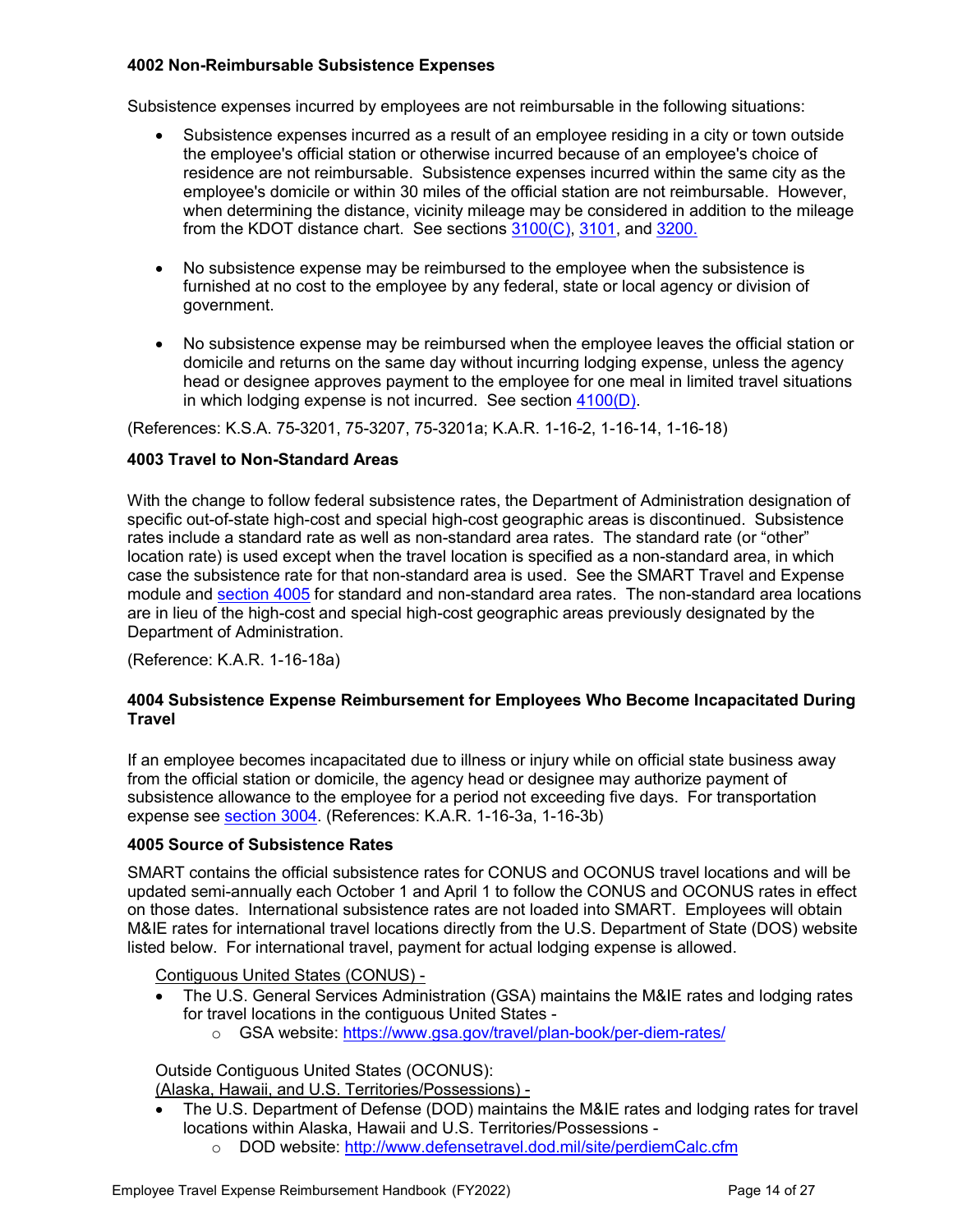International Locations -

• The U.S. Department of State (DOS) is the source for M&IE rates for international travel locations – *(For international travel, payment for actual lodging expense is allowed)* o DOS website: [https://aoprals.state.gov/web920/per\\_diem.asp](https://aoprals.state.gov/web920/per_diem.asp)

Note for using federal websites:

For CONUS and OCONUS travel, if SMART is not accessible, employees may access subsistence rates through the federal websites. However interim federal website updates may occur subsequent to the semi-annual SMART updates each October 1 and April 1. CONUS rates are published on the federal website on an annual basis, but the annual file is updated periodically throughout the year with no interim files published. OCONUS and international rates are updated and published on a monthly basis. Be aware that any interim updates for CONUS or OCONUS rates and locations are not valid until reflected in SMART. For international travel, only the October 1 and April 1 subsistence files should be used to locate the M&IE rates.

If employees utilize the federal websites to find M&IE and lodging rates, those rates should be used as follows:

- Rates published October 1 for travel occurring between October 1 and March 31 of each year.
- Rates published April 1 for travel occurring between April 1 and September 30 of each year.

A query "KS\_EX\_CONUS\_RATES" is available in SMART that provides the effective CONUS and OCONUS travel locations and subsistence rates. SMART will be updated semi-annually with the October 1 and April 1 subsistence rates.

(References: K.A.R. 1-16-18, K.S.A. 75-3201, 75-3207, 75-3207a)

#### **4100 Meals and Incidental Expense (M&IE) Reimbursement**

**(A) M&IE determination.** Employees may be reimbursed for M&IE while in travel status. M&IE reimbursement is based on quarter days with the daily M&IE rate divided equally between quarters. M&IE is provided for the time in which the employee is in travel status, including the quarters the employee departs and returns.

On the day of departure and the day in which the employee returns to the official station or domicile, M&IE is reimbursed as follows:

<span id="page-14-0"></span>**% of M&IE**

|                          |                    | % OT M&IE        |        |
|--------------------------|--------------------|------------------|--------|
|                          |                    | Day of           | Day of |
| <b>Time of Departure</b> | <b>Quarter Day</b> | <b>Departure</b> | Return |
| 12:00 AM - 5:59 AM       | Quarter 1          | 100%             | 25%    |
| $6:00$ AM - 11:59 AM     | Quarter 2          | 75%              | 50%    |
| 12:00 PM - 5:59 PM       | Quarter 3          | 50%              | 75%    |
| 6:00 PM - 11:59 PM       | Quarter 4          | 25%              | 100%   |

Unless a reduction is made for provided meals [\(section 4301\)](#page-18-1), employees are reimbursed for the full daily M&IE rate on days in travel status between the departure and returning days.

<span id="page-14-1"></span>**(B) Time adjustment when residing outside the official station.** When an employee begins travel from his or her domicile located in an area other than the city designated as the employee's official station, the employee's actual departure time must be adjusted for *excess* travel time incurred. For reimbursement purposes, travel time begins from the employee's official station when it is closer to the destination. Likewise, if the employee returns directly to his or her domicile from the last point of official business, the employee's actual return time must be adjusted for *excess* travel time incurred for not returning to the official station. The departure and return times are adjusted as follows: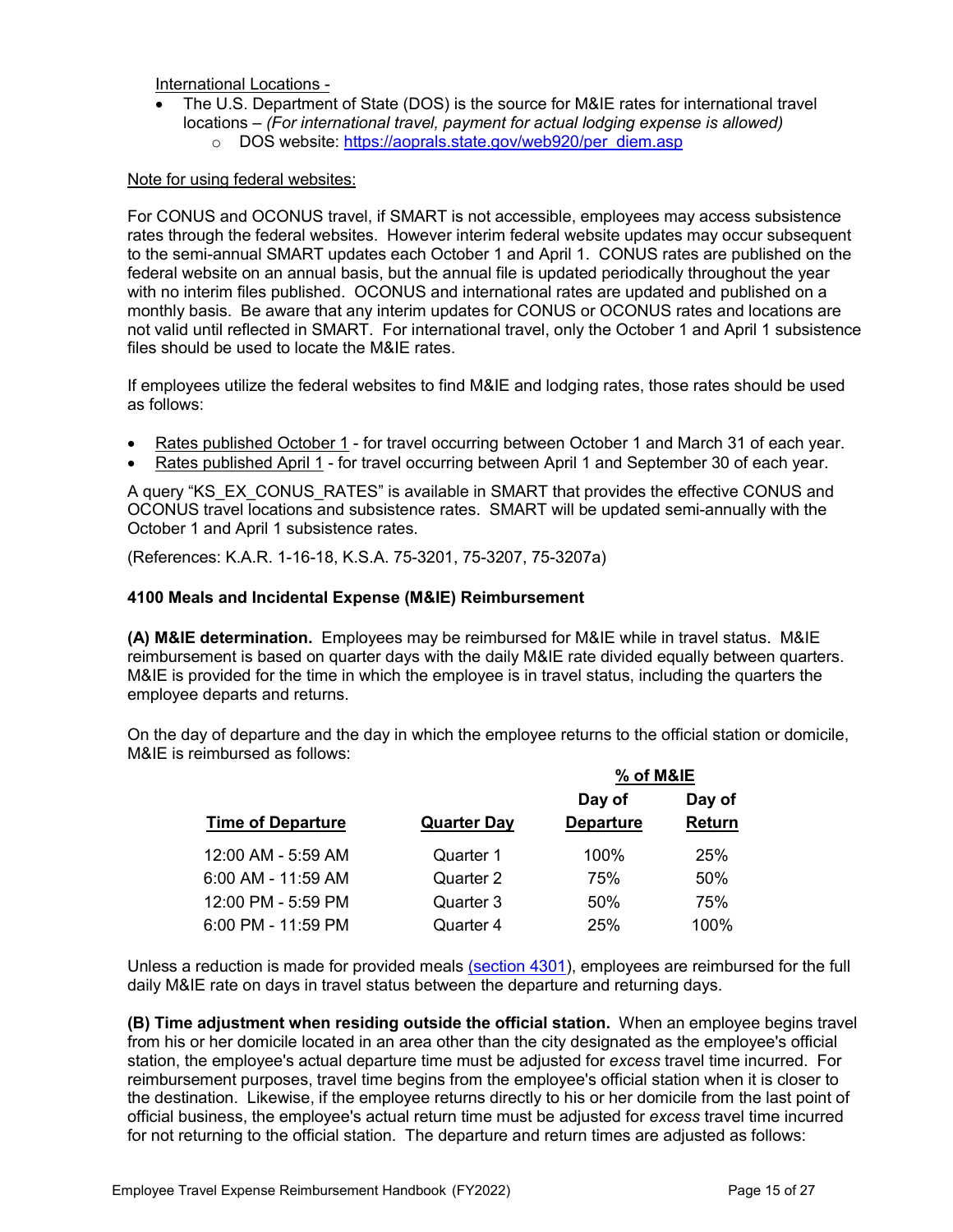- 1. Departure time adjustment:
	- a. Subtract the mileage from the official station to the destination from the mileage from the domicile to the destination to determine the excess miles driven.
	- b. Divide the excess miles driven by 45 miles per hour to determine the excess travel time.
	- c. Add the excess travel time to the actual departure time to determine the time used for computing M&IE reimbursement.
- 2. Return time adjustment:
	- a. Subtract the mileage from the official station to the destination from the mileage from the domicile to the destination to determine the excess miles driven.
	- b. Divide the excess miles driven by 45 miles per hour to determine the excess travel time.
	- c. Subtract the excess travel time from the actual return time to determine the time used for computing M&IE reimbursement.

For mileage reimbursement when residing outside the official station see [section 3100\(D\).](#page-8-2) **(C) M&IE rate.** The M&IE rate includes charges for meals, taxes and all fees and tips to waiters, hotel porters, bellhops, doormen, maids and dining room stewards. For CONUS locations, the following standard daily M&IE rate applies:

Standard Daily M&IE rate \$59.00

See [section 4005](#page-13-3) for additional information on subsistence rates in SMART and website locations to access subsistence rates if SMART is not accessible.

Also, see [section 4300](#page-18-0) for information that may affect the M&IE reimbursement for travel to nonstandard areas.

<span id="page-15-1"></span>**(D) Exception to the M&IE rate for single day trips.** The agency head or designee may authorize reimbursement to employees for one meal per day in the following circumstances when lodging expense is not incurred:

- 1. the employee is required to travel on official state business and the employee's workday, including travel time, is extended three hours or more beyond the employee's regularly scheduled work day; or
- 2. the employee is required to attend a conference or a meeting as an official guest or participant and a meal is served during the required attendance time.

M&IE cannot be reimbursed if the place at which the official business is conducted is within 30 miles of the employee's official station or if a meal is provided at no cost to the employee.

Each request for reimbursement shall, at a minimum, identify the date, departure time, arrival time, destination, meal requested, and the purpose of travel. When entering a travel expense report in SMART, the expense type "Same Day Travel Meal" should be selected and the meal requested for reimbursement (e.g., lunch) should be selected. The employee's scheduled work hours for the day (e.g., 8 a.m. – 5 p.m.) should be entered in the description field. Receipts are not required and there is no provision to reimburse an employee if the actual cost of a meal exceeds the M&IE reimbursement. One breakfast, lunch or dinner may be paid, as determined by the agency head or designee, at the following percentage of the daily M&IE rate:

<span id="page-15-0"></span>

|                                 | <b>Breakfast</b> | Lunch | <b>Dinner</b> |
|---------------------------------|------------------|-------|---------------|
| Reimbursed % of Daily M&IE Rate | 15%              | 35%   | .50%          |

Frequently asked questions regarding reimbursement of a meal without overnight travel can be found at [https://www.admin.ks.gov/offices/oar/travel-information-for-state-employees/faq-regarding](https://www.admin.ks.gov/offices/oar/travel-information-for-state-employees/faq-regarding-reimbursement-of-a-meal-without-overnight-travel)[reimbursement-of-a-meal-without-overnight-travel](https://www.admin.ks.gov/offices/oar/travel-information-for-state-employees/faq-regarding-reimbursement-of-a-meal-without-overnight-travel)

(References: K.A.R. 1-16-3c, 1-16-18, K.S.A. 75-3201, 75-3207, 75-3207a)

# **4200 Lodging Expense Reimbursement**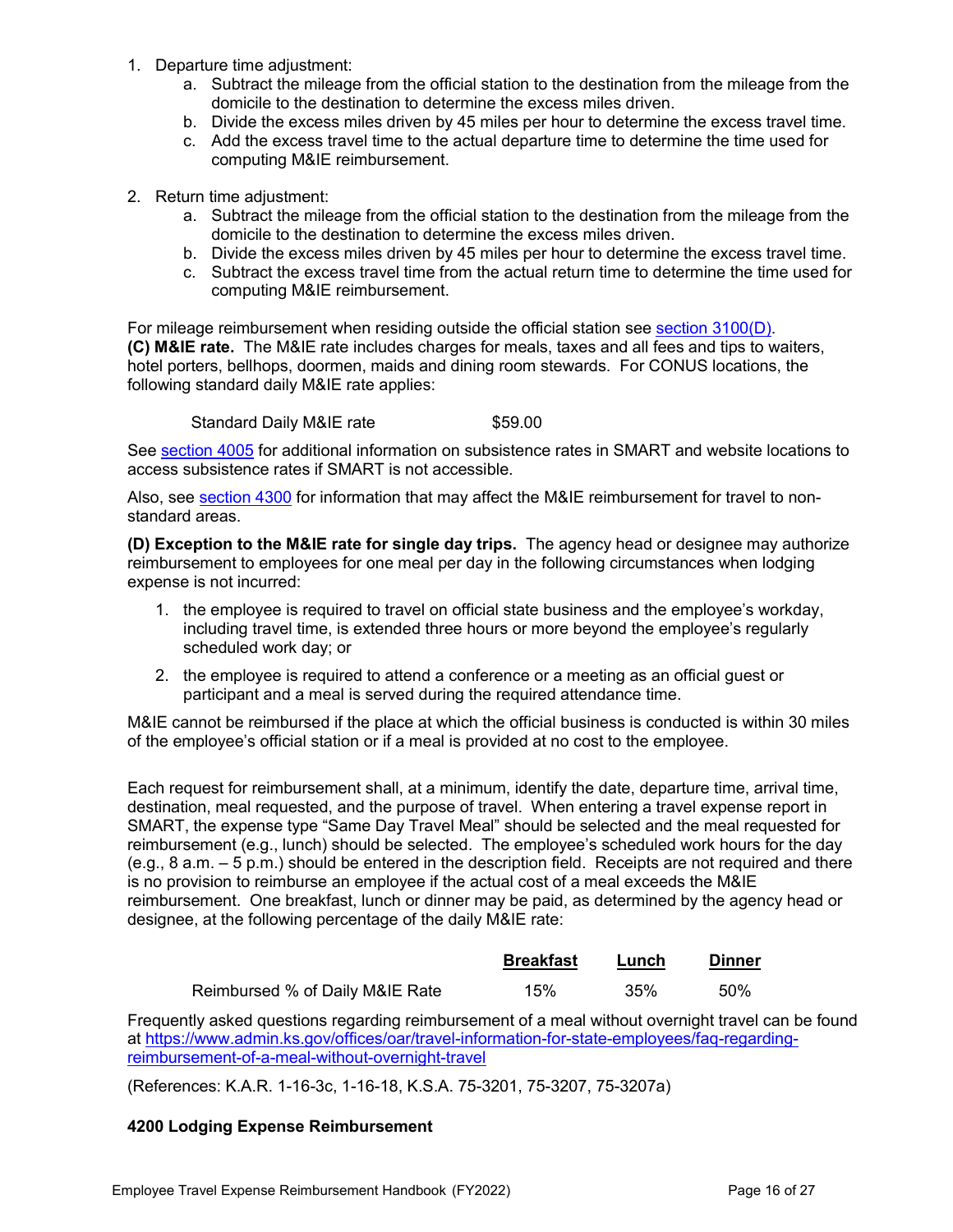**(A) General**. Employees may be reimbursed for actual lodging expense incurred. The total amount for lodging may not exceed the established lodging expense limitations shown in paragraph (B) below. No allowance for any tips is included within the lodging rate. **Taxes associated with lodging are not considered when applying the maximum lodging limit to the traveler's lodging rate.** Thus, the amount reimbursed or paid for lodging expense may exceed the established limitation by as much as the amount of associated taxes.

Lodging expense reimbursement is limited to the lodging establishment's lowest available rate for normal single occupancy on the day (or days) the lodging expense was incurred. The official receipt from the lodging establishment must be part of the documentation submitted with the employee's travel expense report. Non-itemized lodging receipts are sufficient for reimbursement unless rates are higher than the single rate and/or include charges in addition to room rate and taxes.

Receipts provided to employees using express checkout are also acceptable provided that the dates of lodging, the daily room rate, and the total lodging charges agree.

In limited circumstances, the lodging expense may be reimbursed without the official receipt with written justification included as part of the documentation for the travel expense report explaining why the official lodging receipt is unavailable and a statement that the claim represents a true and actual claim in accordance with current travel law. The justification should include the dates of lodging and an itemized breakdown of charges (daily room rate, taxes, telephone, etc.). The agency head, or designee authorized to approve the travel forms, must approve the justification. If lodging was obtained from another source, a justification of why lodging was not obtained from a lodging establishment must be included with the travel expense report.

Employees are not required to share lodging accommodations with other state employees when traveling. However, if employees choose to share lodging accommodations, one employee may be reimbursed for the entire room charge, with the payment vouchers for those staying in the room cross-referenced.

All out-of-state lodging reservations should be booked in accordance with the agency's travel policy.

**(B) Lodging expense limitations**. No allowance for any tips is included within this rate. For CONUS locations, the following standard daily lodging expense limitations apply:

<span id="page-16-0"></span>

| Standard Daily Lodging Rate | \$96.00                     |
|-----------------------------|-----------------------------|
| International Lodging       | Actual expenses are allowed |

See [section 4005](#page-13-3) for additional information on subsistence rates in SMART and website locations to access subsistence rates if SMART is not accessible.

Also see [section 4300](#page-18-0) for information which may affect the lodging expense reimbursement for travel to non-standard areas.

<span id="page-16-1"></span>**(C) Exceptions to the lodging expense limitations.** The daily lodging expense limitations established in section  $4200(B)$  above may be exceeded by the lesser of either: an additional 50% of the applicable lodging expense limitation; or the actual lodging expense incurred; as follows:

- 1. A state officer or employee may exceed the daily lodging limitation upon approval by the agency head or designee who is responsible for approval of employee travel in [section 2101.](#page-4-3)
- 2. No approval to exceed the lodging expense limitations is required for an agency head (chief administrative officer) or appointive members of a board, commission, or similar body that appoints an agency head, unless the appointing authority of the individual requires approval by the appointing authority.

For additional information, refer to PM Filing 3,817, Agency Travel Approval - Lodging Reimbursement Rates and Out-of-State Travel.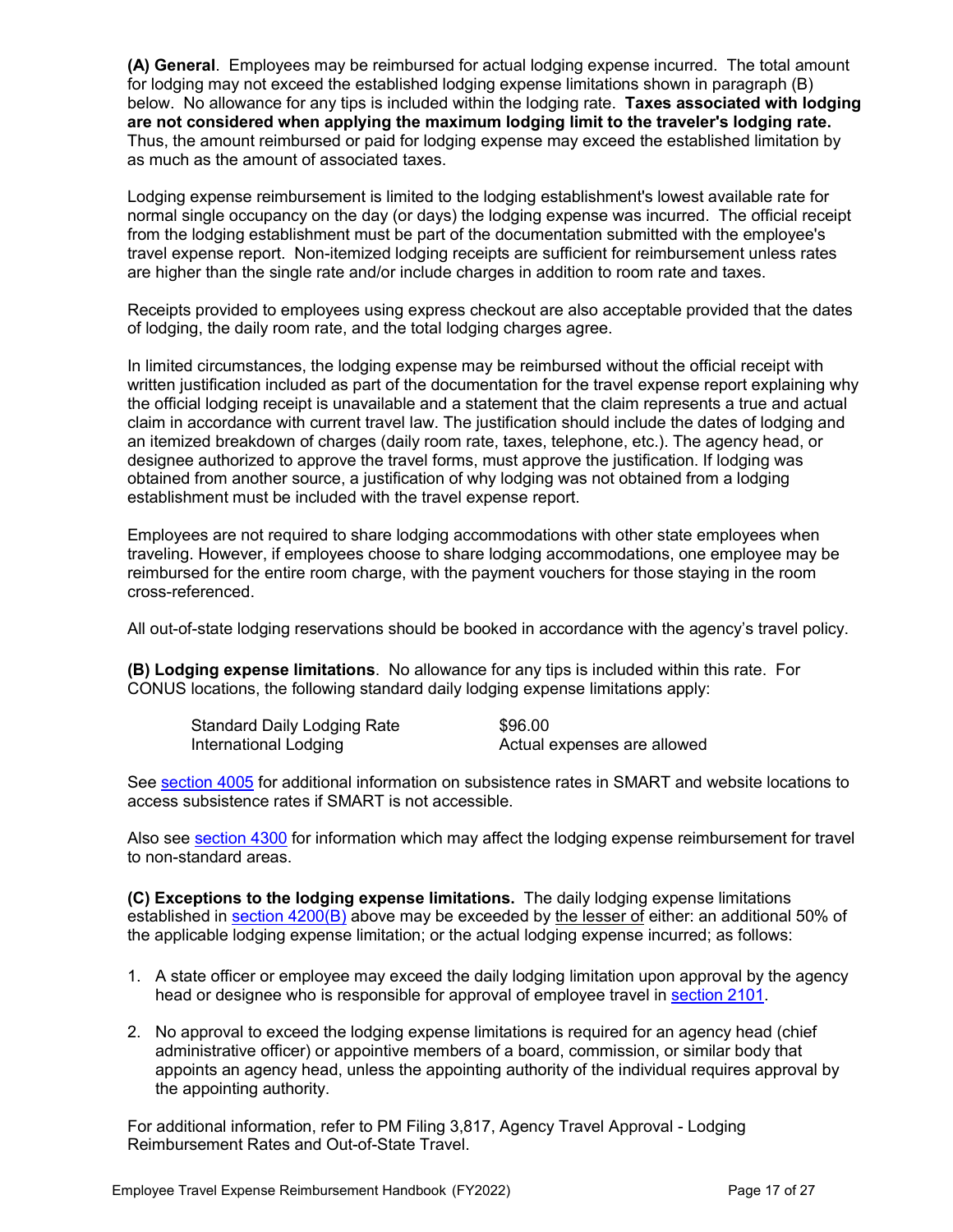# *Approval Methods*

The approval methods are the same as those for out-of-state travel and are explained in [section](#page-4-4)  [2101\(A\).](#page-4-4)

Actual Conference Lodging Reimbursement policies may be found in [section 4202.](#page-17-1)

<span id="page-17-0"></span>(References: K.S.A. 75-3207a; K.A.R. 1-16-18)

# **4201 Direct Payment of Lodging**

State agencies may pay lodging expenses directly to lodging establishments via SMART or an appropriate cardless P-Card on behalf of state employees in travel status on official state business. Advance payment for lodging is not authorized except one night of lodging may be prepaid with a P-Card if a deposit is required.

Agencies are encouraged to contact the lodging establishment in advance and make arrangements for the employee's lodging.

Travelers authorized to bill lodging directly to the agency should be specific at check-in as to the appropriate agency to be billed for the charges. Prior to or at the time of checkout, travelers should pay all charges for meals, room service, personal phone calls, movies, laundry, and any other miscellaneous personal charges.

Each payment for lodging expense should include the name of traveler(s), date(s) of lodging, location of lodging, daily room rate, and purpose of travel. Itemized billings should be accumulated, reviewed, and retained with the travel expense report documentation.

Only lodging (lowest available rate for normal single occupancy) and appropriate taxes (**no sales tax within the State of Kansas**) should be paid directly to the lodging establishment. Official telephone calls may also be paid directly to the lodging establishment if a statement is included on the payment voucher that the call is in accordance with an established agency policy.

Direct payment of lodging does not supersede or replace any requirements for out-of-state travel approval, approval to exceed lodging rates, or actual conference lodging reimbursement.

<span id="page-17-1"></span>(Reference: K.S.A. 75-3207a*,* K.A.R. 1-16-18)

# **4202 Reimbursement for Actual Conference Lodging**

Agencies may authorize payment or reimbursement for actual lodging expenses when an employee is required or authorized to attend a conference, and the lodging rate exceeds the applicable lodging expense limitation (including the additional 50%). The agency head must be provided with conference materials indicating that the conference will be held at or in connection with a lodging establishment with rates exceeding both the applicable lodging expense limitation shown in [section](#page-16-0)   $4200(B)$  and the exception provided in section  $4200(C)$ . The conference materials should be maintained with the travel documentation.

# *Approval Methods*

The approval methods are the same as for out-of-state travel and lodging up to 50% above established rates and are explained in [section 2101\(A\).](#page-4-4)

This provision may be used for the approved conference and for official state business related to the conference and shall be applicable only to the state employee attending the conference. The term "conference" means any seminar, association meeting, clinic, colloquium, convention, symposium, or similar gathering that is attended by a state employee in pursuit of a goal, obligation, function, or duty imposed upon a state agency or performed on behalf of a state agency.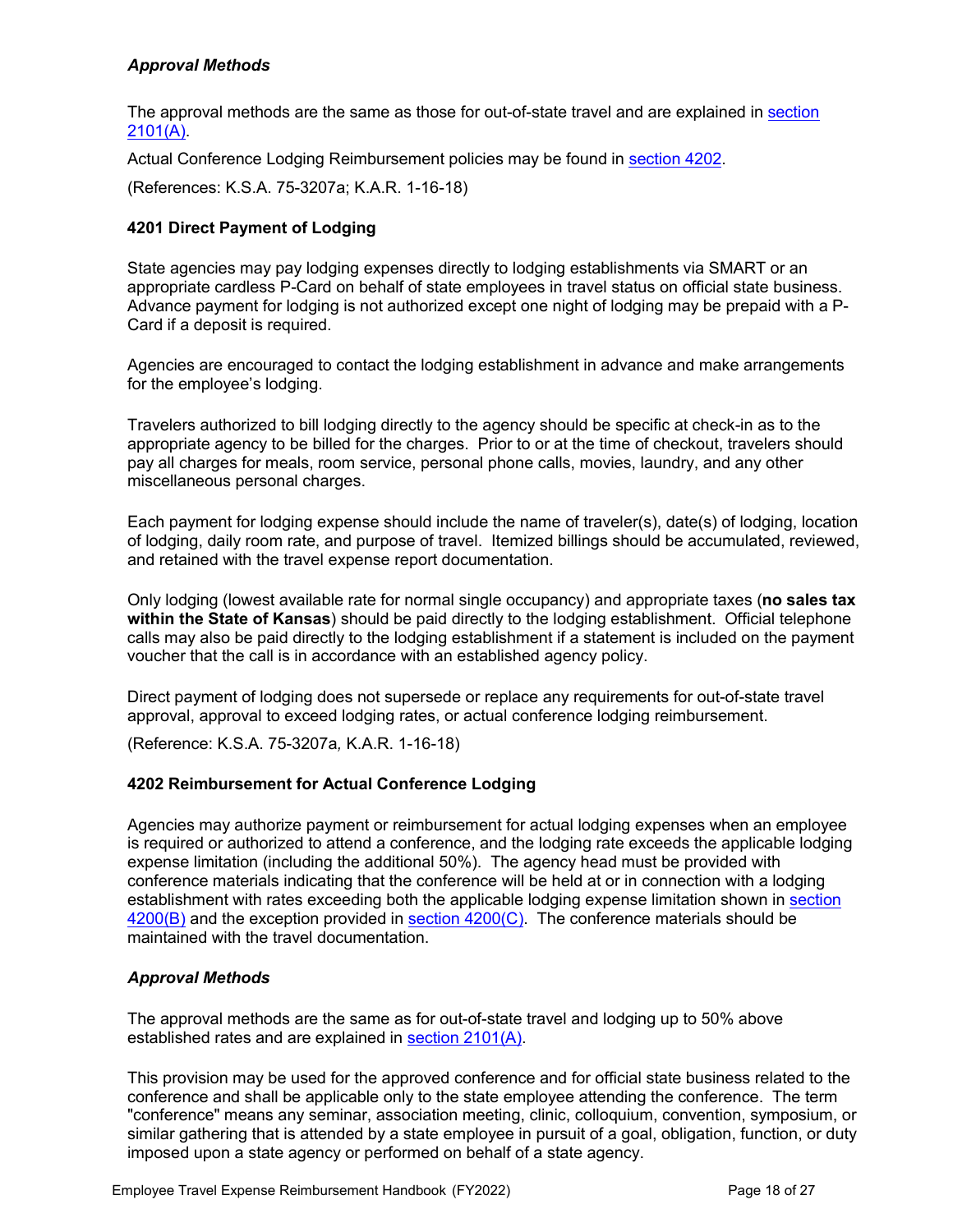M&IE will be reimbursed at the daily M&IE rate based on the location of the conference.

(Reference: K.A.R. 1-16-18a)

### <span id="page-18-0"></span>**4300 Meals and Incidental Expense (M&IE) and Lodging Expense Reimbursement for Travel to Non-Standard Areas**

The following rules apply in determining M&IE and lodging expense reimbursement for travel to a non-standard area:

- A. Reimbursement at non-standard area M&IE and lodging rates is not allowed when the travel to a non-standard area is only an intermediate stopover at which no official state business occurs.
- <span id="page-18-1"></span>B. When travel requires official state business in both a travel location with a standard rate and in a travel location with a non-standard area rate, M&IE rates are adjusted accordingly. The rate used to determine the M&IE reimbursement changes to the new appropriate rate beginning with the quarter day in which the employee arrives at the second travel location.

(Reference: K.A.R. 1-16-18a)

# **4301 Reduced Meals and Incidental Expense (M&IE) Reimbursement for Meals Provided at No Cost to the Employee**

An agency shall reduce the M&IE reimbursement by the amount shown below for each meal provided to an employee if the cost of meals is included in the cost of a registration fee or other fees or charges paid by the agency or provided at no cost to the employee. This includes complimentary breakfasts offered to employees at lodging establishments, excluding light continental breakfasts.

(Note: Each agency is responsible for reducing M&IE reimbursement for complimentary breakfasts provided to traveling employees.)

|                              | <b>Breakfast</b> | Lunch | <b>Dinner</b> |
|------------------------------|------------------|-------|---------------|
|                              | 15%              | 35%   | 50%           |
| Reduced % of Daily M&IE Rate |                  |       |               |

<span id="page-18-2"></span>(Reference: K.A.R. 1-16-18)

# **4302 Reimbursement at a Reduced Subsistence Allowance**

An agency may pay an employee a reduced amount for M&IE or lodging expense with prior approval of the agency head or designee. To document approval to pay a reduced subsistence amount, agencies should complete form DA-37, Reduced Subsistence Allowance, and obtain agency head or designee approval signature and date in advance of the beginning of the date of the travel event. The employee must be notified of the reduced subsistence rate in advance of the beginning date of the travel event. A copy of the approved form must be maintained with the support documentation for each SMART Travel Expense Report or with agency payroll documentation as appropriate. See [section 6400](#page-22-2) for DA-37 completion instructions. In the following instances of reduced subsistence payments, the use of the DA-37 is not required:

- 1. An agency shall reduce the M&IE reimbursement paid to an employee if the cost of meals is included in the cost of a registration fee or other fees or charges paid by the agency for the employee as specified in [section 4301.](#page-18-1)
- 2. An agency may pay no subsistence to an employee if both meals and lodging will be provided at no cost to the employee.

(Reference: K.A.R. 1-16-15)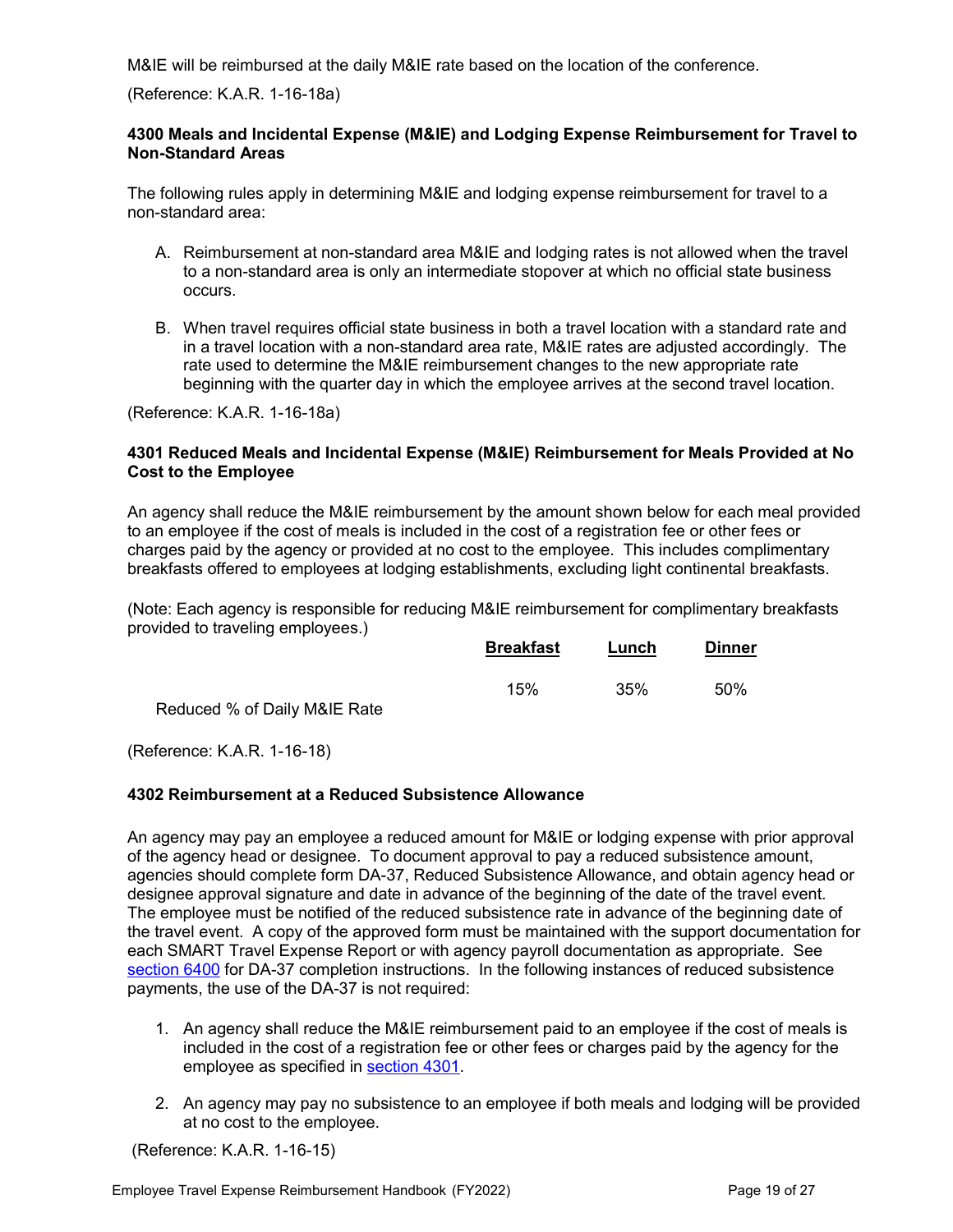# <span id="page-19-0"></span>**4303 Subsistence Reimbursement in Special Travel Situations.**

- 1. **Re-designation of official station.** When an employee has been continuously stationed at one location for three months that place shall be immediately designated as the employee's official station and no further subsistence expense incurred there may be reimbursed. This is also true when an employee travels to a location for three months or more and spends more than one-half of the normal work time there. Agencies may make a maximum of two requests to the Office of Accounts and Reports to extend the subsistence payments. Each request may be for a period of three months or less.
- 2. Requests to pay subsistence expenses for the maximum two additional periods should be submitted to the Office of Accounts and Reports on form DA-34, Subsistence Extension Request. See [section 6300](#page-22-1) for DA-34 completion instructions.
- 3. **Leave of absence while in travel status.** When an employee is granted leave of absence while on official travel (including Saturdays, Sundays and holidays), the employee's subsistence allowance claim shall be adjusted accordingly for the date and hour the leave begins and the date and hour the leave ends.
- <span id="page-19-1"></span>4. **Weekends.** Employees may be paid subsistence while in travel status on Saturdays, Sundays, and holidays even though no official business may occur. An employee may be reimbursed for transportation and subsistence expenses incurred while returning home over the weekend provided the reimbursement amount does not exceed the amount that would have been allowed had the employee remained at the city, town or location traveled to.

(References: K.A.R. 1-16-3, 1-16-4, 1-16-5)

# **4304 Subsistence Expense Reimbursement When Using a Privately-owned Conveyance for Out-of-state Travel Instead of Public Transportation.**

When an agency head or designee authorizes the use of a privately-owned or operated conveyance rather than public transportation for out-of-state travel, subsistence expense is limited to the following:

- 1. **Travel of one employee only.** M&IE is paid only for the travel time that would have been necessary had the employee used the fastest public transportation available. Lodging expense reimbursement is limited to the lodging expense incurred at the point of official state business. Lodging expenses incurred enroute are not reimbursable.
- 2. **Travel of two or more employees.** When two or more employees are traveling together in a privately-owned conveyance, M&IE and lodging expenses are reimbursable for the number of days it would take by car via the usually traveled route to the destination. Reimbursement at non-standard M&IE and lodging rates is not allowed when travel to a non-standard area is only an intermediate stopover at which no official state business occurs.

Upon written, prior approval of the agency head, exceptions to this section may be granted in unusual circumstances when deemed to be in the best interests of the state. A copy of the approval should be submitted with the travel expense report. For transportation expense reimbursement when using a privately-owned or operated conveyance instead of public transportation see [section 3103.](#page-9-1)

(Reference: K.A.R. 1-16-8)

# <span id="page-19-2"></span>**4305 Reimbursement to Employee for Meals and Incidental Expense (M&IE) or Lodging Expense Incurred for Students, Inmates, Prisoners, and Patients**

Employees may be reimbursed for M&IE or lodging expenses incurred for students, inmates, prisoners or patients during official travel. Reimbursement is based on actual expenses incurred supported by receipts or by the appropriate subsistence rate. The amount reimbursable shall not exceed the established limitations for state officials or employees. The expenses incurred should be classified as account code 525580 on the employee's travel expense report.

(Reference: K.A.R. 1-16-22)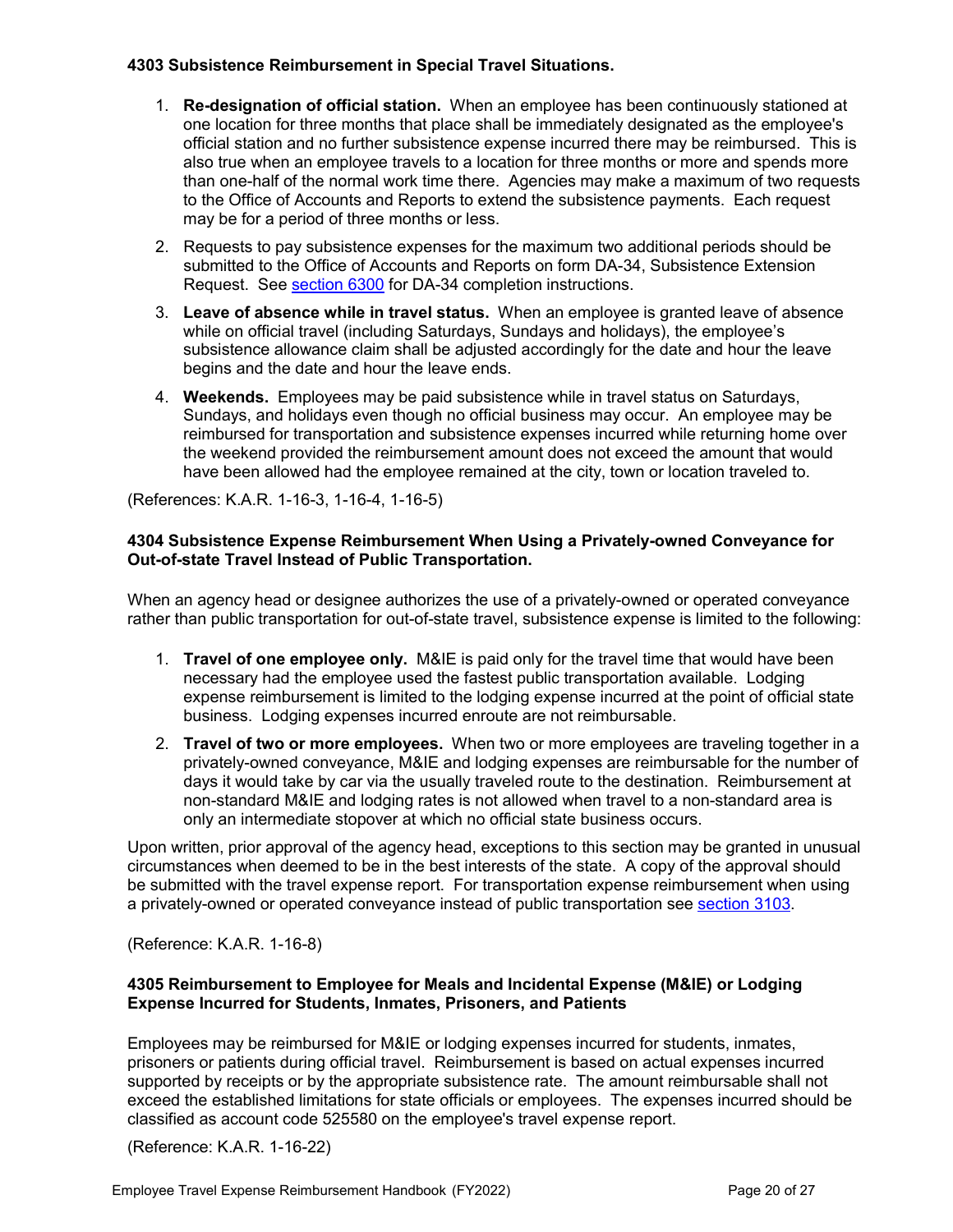# <span id="page-20-0"></span>**4306 Subsistence Expense Reimbursement Reportable to the Internal Revenue Service (IRS)**

The IRS requires employers to include fringe benefits in an employee's gross income reported on form W-2. Fringe benefits defined by the IRS include certain payments of meal allowances and other expenses incurred during non-overnight travel or subsistence payments exceeding IRS established maximum reimbursement rates. (Non-overnight travel is considered to be travel where no lodging expense is incurred.) These fringe benefits generally must be paid through the payroll process and are subject to withholding of applicable contributions and taxes. However, the IRS allows for infrequent meal money provided to an employee, to enable the employee to work overtime, to be considered a "de minimis" fringe benefit and be excluded from reportable income. M&IE paid in accordance with the policy in section  $4100(D)$  are considered to meet the requirements for exclusion from the employee's gross income and, therefore, would not require payment through the payroll process. Except for certain reimbursement payments to elected officials, legislators and board members, most state employees are not affected by these requirements.

# **4307 State Officers and Employees Exempted from Travel-related Compensation and Allowance Limitations**

The following state officers and employees are exempted from the travel-related compensation and allowance limitations specified in K.S.A. 75-3201 et seq.:

- <span id="page-20-1"></span>• The Governor
- any member of the Legislature
- any officer or employee of the legislative branch including the office of Revisor of Statutes or Legislative Research Department
- any officer or member of the Interstate Cooperation Commission
- any justice of the Supreme Court
- any judge of the Court of Appeals
- the Judicial Administrator
- Clerk of the Supreme Court
- any member of the State Board of Law Examiners
- any member of the Commission on Judicial Qualifications
- any judge of the District Court
- any elective state officers
- any appointed state officer or employee when such appointive officer or employee is required by an elected state officer to accompany such elected state officer on an official trip
- <span id="page-20-2"></span>• any designated employee of the governor while representing the Governor at an out-of-state official function.

(Reference: K.S.A. 75-3216)

# **5000 MISCELLANEOUS EXPENSES**

# <span id="page-20-3"></span>**5001 Reimbursable Miscellaneous Expenses**

Employees may be reimbursed for miscellaneous expenses incurred during travel such as local transportation fares, purchase of supplies, registration fees, and other similar miscellaneous expenses identified below. All miscellaneous expenses shall be claimed as Non-subsistence expenses. The expenses incurred should be detailed on the travel expense report. Receipts evidencing all miscellaneous expenditures should be submitted with the travel expense report, however no receipts are required for: telephone calls, telegrams, local transportation charges, unattended parking meters, and unattended toll booths.

(Reference: K.A.R. 1-16-20)

# <span id="page-20-4"></span>**5100 Local Transportation Charges**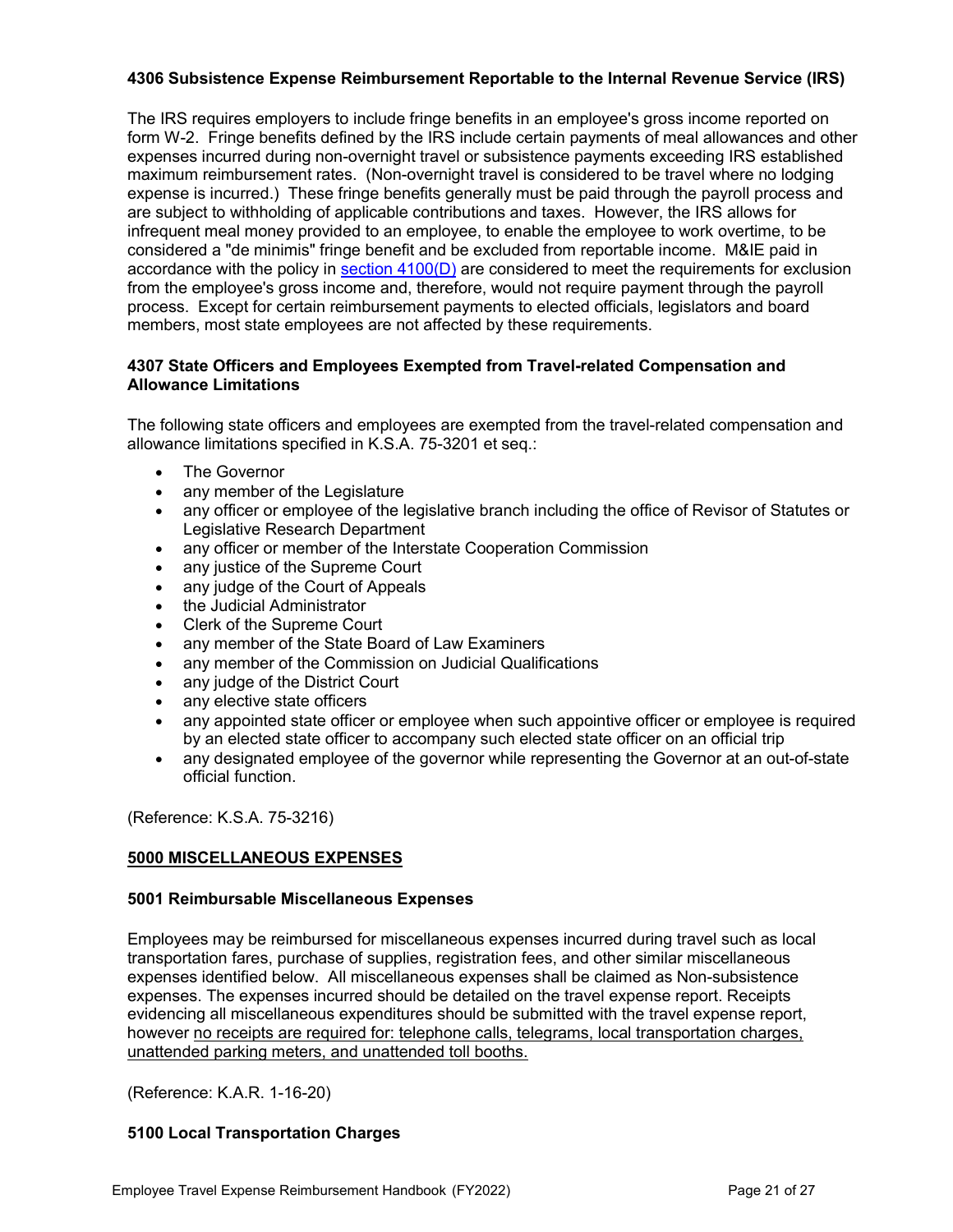Employees may be reimbursed for local transportation charges incurred during travel to conduct official business such as: city bus, taxicab fares, local limousine service, shuttle service, and other forms of local transportation. Receipts for these charges are not required. Actual taxicab or common carrier fares shall be allowed for transportation directly from home of traveler to railroad, bus or airport terminals at the beginning of official travel status and for transportation directly from railroad, bus or airport terminals to home of traveler at conclusion of official travel status. Local transportation charges for personal use, such as travel from a lodging establishment to a restaurant, are not reimbursable.

See [section 3300](#page-10-2) travel by public transportation for additional details.

<span id="page-21-0"></span>(Reference: K.A.R. 1-16-11, 1-16-12)

# **5101 Kansas Turnpike Tolls**

Kansas Turnpike tolls are reimbursable. With the implementation of the KTAG program the responsibility for accurate toll claims, and whether receipts are required for reimbursement, is delegated to each agency. Additional information on the Kansas Turnpike Authority and toll calculator may be found at [https://www.ksturnpike.com/travel/tolls.](https://www.ksturnpike.com/travel/tolls)

<span id="page-21-1"></span>(Reference: K.S.A. 75-3203)

# **5102 Baggage**

Charges for checked baggage are reimbursable if such baggage is used for official business (excess personal baggage expense is not reimbursable). Charges for storage of baggage are also reimbursable if related to official business. Specific written justification must be submitted with the travel expense report for incurring expenses for more than one checked bag or excess baggage weight fees and/or baggage storage charges.

(Reference: K.A.R. 1-16-20)

# <span id="page-21-2"></span>**5103 Telephone, Telegraph, and Facsimile Messages**

Expenses for official telephone calls, FAX transmissions, or other authorized communications that must be paid by the employee are reimbursable.

(Reference: K.A.R. 1-16-20)

#### <span id="page-21-3"></span>**5104 Purchase of Services and Supplies**

Expenses incurred for the purchase of office supplies and services are reimbursable when required for official business while in travel status.

(Reference: K.A.R. 1-16-20)

#### <span id="page-21-4"></span>**5105 Parking Fees**

Parking charges incurred while operating a state-owned or privately-owned conveyance while on an official trip are reimbursable. No expense for parking a state-owned or leased motor vehicle at an employee's domicile shall be allowed or paid.

(Reference: K.A.R. 1-17-13c,1-17-16, 1-18-1a)

# <span id="page-21-5"></span>**5200 Registration Fees**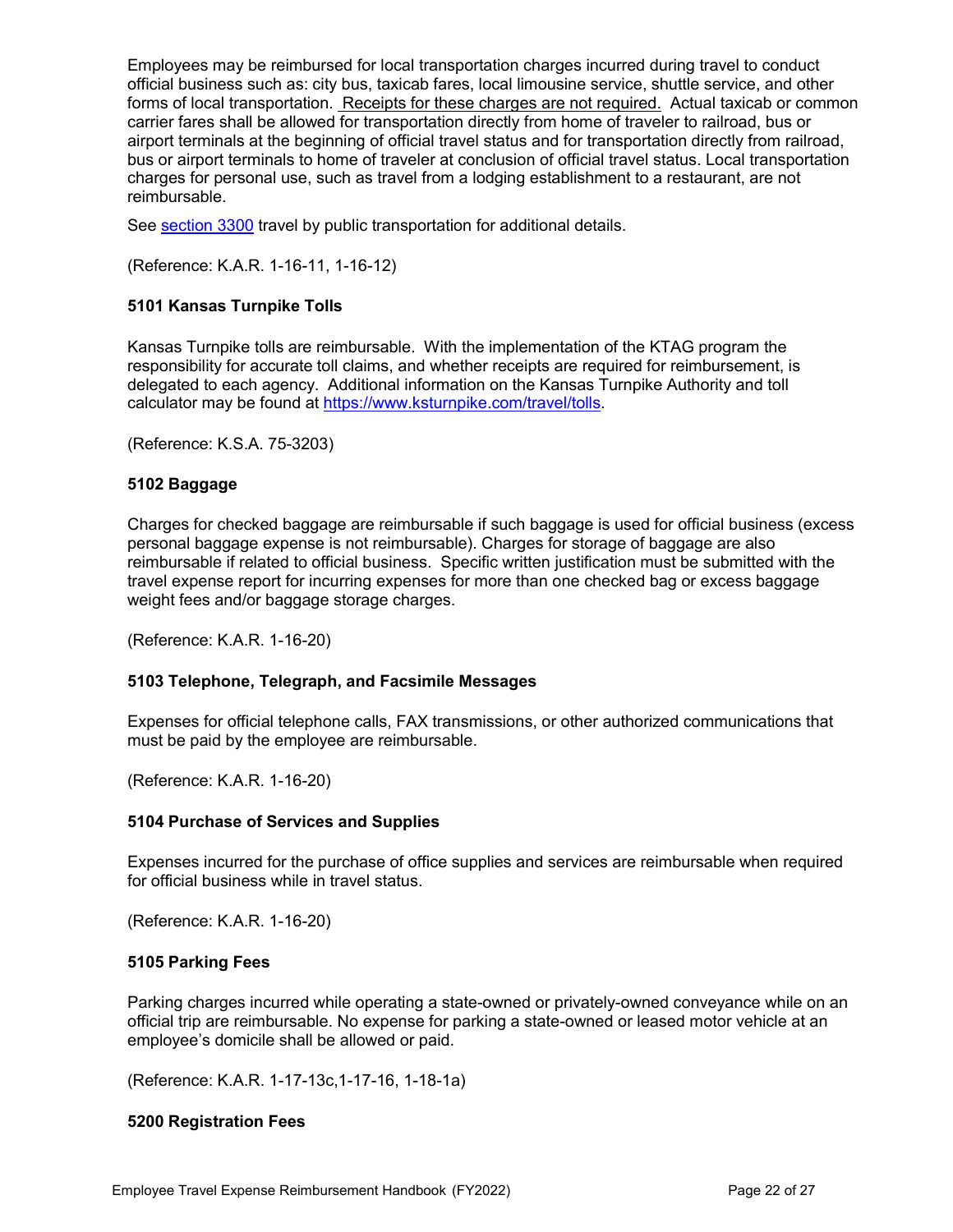Registration fees paid for admittance, attendance, or participation in seminars, conferences, or other meetings are reimbursable. The official receipt should be submitted with the travel expense report for reimbursement subject to the following:

- 1. Registration fees paid to obtain personal membership or other personal benefits from an organization are not reimbursable. Memberships in organizations must be in the name of the state agency.
- 2. Registration fees may be paid by the employee and claimed for reimbursement on the employee's travel expense report or paid directly to the organization by the state agency. Payments directly to the organization should designate: (1) the name of the person attending; (2) the date(s) and place of the event; and (3) the total number of each type of meal included in the registration fee (i.e. number of breakfasts, lunches, or dinners). If no meals are included, the voucher should state "No meals included in the registration fee".
- 3. In cases where the cost of meals is included in the cost of registration fees or other fees paid by the agency, the M&IE reimbursement must be reduced as provided in [section 4301.](#page-18-1)

In limited circumstances, the registration fee may be reimbursed without the official receipt by entering the justification on the travel expense report in the SMART travel module explaining why the official receipt is unavailable and a statement that the claim represents a true and actual claim in accordance with current travel law. In addition, the justification should designate: (1) the date(s) and place of the event; and (2) the total number of each type of meal included in the registration fee (i.e. number of breakfasts, lunches, or dinners). If no meals are included, the travel expense report should state "No meals included in the registration fee". The justification must be signed, not stamped, by the agency head or designee authorized to approve travel expense reports.

For details on Reimbursement for Conference Lodging see [section 4202.](#page-17-1)

<span id="page-22-0"></span>(Reference: K.A.R. 1-16-21)

# **6000 TRAVEL RELATED FORMS**

<span id="page-22-1"></span>**6300 DA-34 Subsistence Extension Request** - Form DA-34, Subsistence Extension Request, is used to request an extension of subsistence payments as provided in [section 4303.](#page-19-0) The DA-34 should be submitted for processing to the Agency Audit Services Team. The DA-34 is completed as follows:

Assigned Duty Station: The city or town, other than the official station or domicile, where the employee is assigned to perform official state duties.

Period of Request: The beginning and ending dates of the requested subsistence payment extension period.

Reason for the Requested Extension: A complete, detailed explanation justifying the requested extension.

Agency Approval: The signature and date of signature of the agency head or designee authorizing the subsistence payment extension.

Secretary of Administration Approval: The signature and date of signature of the Secretary or designee authorizing subsistence payments for the requested extension period.

<span id="page-22-2"></span>**6400 DA-37 Reduced Subsistence Allowance -** Form DA-37, Reduced Subsistence Allowance, is used to document agency approval for payment of subsistence at reduced rates as provided in [section 4302.](#page-18-2) The DA-37 should be completed as instructed on the form. NOTE: [Section 4302](#page-18-2) identifies instances of reduced subsistence payments when the DA-37 is not required. The form is completed as follows:

Reduced Meals and Incidental Expense (M&IE) Rate: The requested reduced M&IE rate. Enter \$0.00 if no M&IE will be paid. Leave blank if the M&IE rate is not being reduced.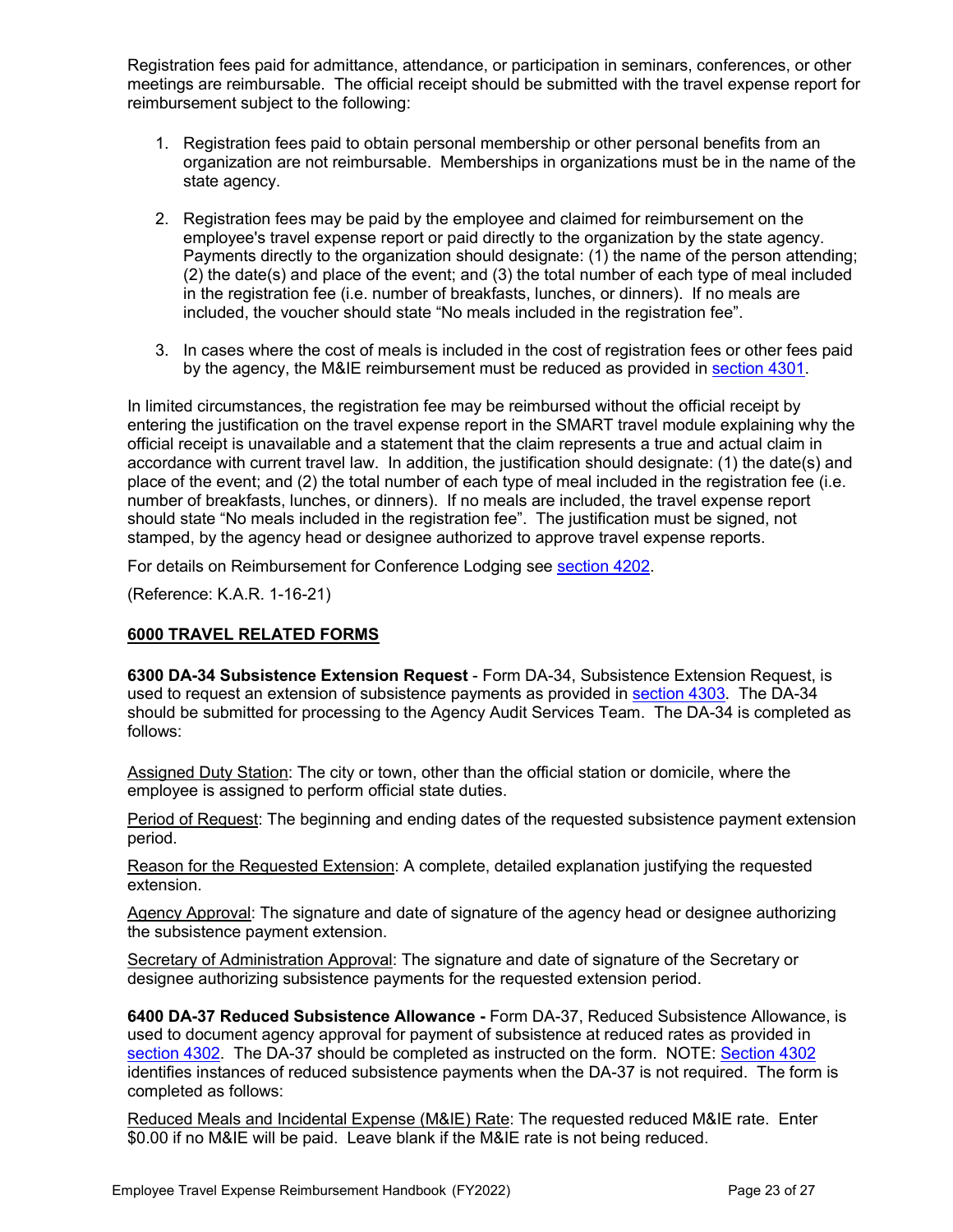Reduced Maximum Daily Lodging Limitation: The requested reduced lodging reimbursement. Enter \$0.00 if no lodging expense will be paid. Leave blank if the lodging amount is not being reduced.

Explanation for Reduced Rates: A complete, detailed explanation justifying the reduced subsistence rates.

Agency Approval: The signature and date of signature of the agency head or designee authorizing the reduced subsistence rates.

<span id="page-23-0"></span>**6600 DA-121 Travel Expense Detail** – Agencies may elect to use the DA-121, Travel Expense Detail to document agency approval outside of SMART for travel and expense reimbursements. The DA-121 may be completed by the traveler and submitted to the agency for approval with all necessary travel receipts.

# <span id="page-23-1"></span>**APPENDICES**

#### [APPENDIX A](#page-23-1) **- TRAVEL RELATED ACCOUNT CODES**

The following is a list of account codes applicable to travel. Expenses not appropriately classified as travel or subsistence, but included on a travel expense report, should be assigned proper account codes. *See PM 7,002, Uniform Expenditure Classification Accounts* for a complete list of account codes.

|                                                 | <b>Account Codes used in AP and all</b><br>other modules EXCEPT Travel &<br><b>Expense</b> |                     |               | <b>Account Codes</b><br>used ONLY in the<br><b>Travel &amp; Expense</b><br>module |
|-------------------------------------------------|--------------------------------------------------------------------------------------------|---------------------|---------------|-----------------------------------------------------------------------------------|
|                                                 | <b>In-State</b>                                                                            | <b>Out-of-State</b> | International | <b>All locations</b>                                                              |
| <b>Travel Related Account Code Descriptions</b> |                                                                                            |                     |               |                                                                                   |
| Travel & Subsistence:                           | 52510                                                                                      | 52520               | 52530         | 52550                                                                             |
| <b>Private Vehicle Miles</b>                    | 525110                                                                                     | 525210              | 525310        | 525510                                                                            |
| <b>Rental of Car Plane Bus</b>                  | 525120                                                                                     | 525220              | 525320        | 525520                                                                            |
| <b>State Car Expense</b>                        | 525130                                                                                     | 525230              | 525330        | Use Detailed                                                                      |
|                                                 |                                                                                            |                     |               | <b>Expense Type</b>                                                               |
| Air Rail and Bus Fare                           | 525170                                                                                     | 525270              | 525370        | 525570                                                                            |
| Meals and Lodging                               | 525180                                                                                     | 525280              | 525380        | 525580                                                                            |
| Non-Subsistence                                 | 525190                                                                                     | 525290              | 525390        | 525590                                                                            |

# **Travel Account Codes used in all modules** *except* **Travel and Expense**

*52510 In-state Travel and Subsistence. Allowable expenses incurred by a state employee or officer while away from the employee's official station or domicile within the borders of the State of Kansas. Travel occurring within the State of Kansas but associated with an out-of-state trip is coded in the 52520 series. Travel occurring within the State of Kansas but associated with an international trip is coded in the 52530 series. All fees associated with travel arrangements should be coded to the same expenditure account code as the service being acquired (i.e., the fee for booking an airline ticket should be coded 525170).*

**525110** Private Vehicle Mileage for In-State Travel (also used in lieu of other transportation codes when reimbursement is made at prescribed mileage rates)

**525120** Hire or Rental of Special Conveyances (Passenger Car, Airplane and Bus) for In-State Travel

**525130** State Car Expense for In-State Travel

**525170** Airplane, Bus, Railroad Fares/Tickets for In-State Travel (includes travel agency fees)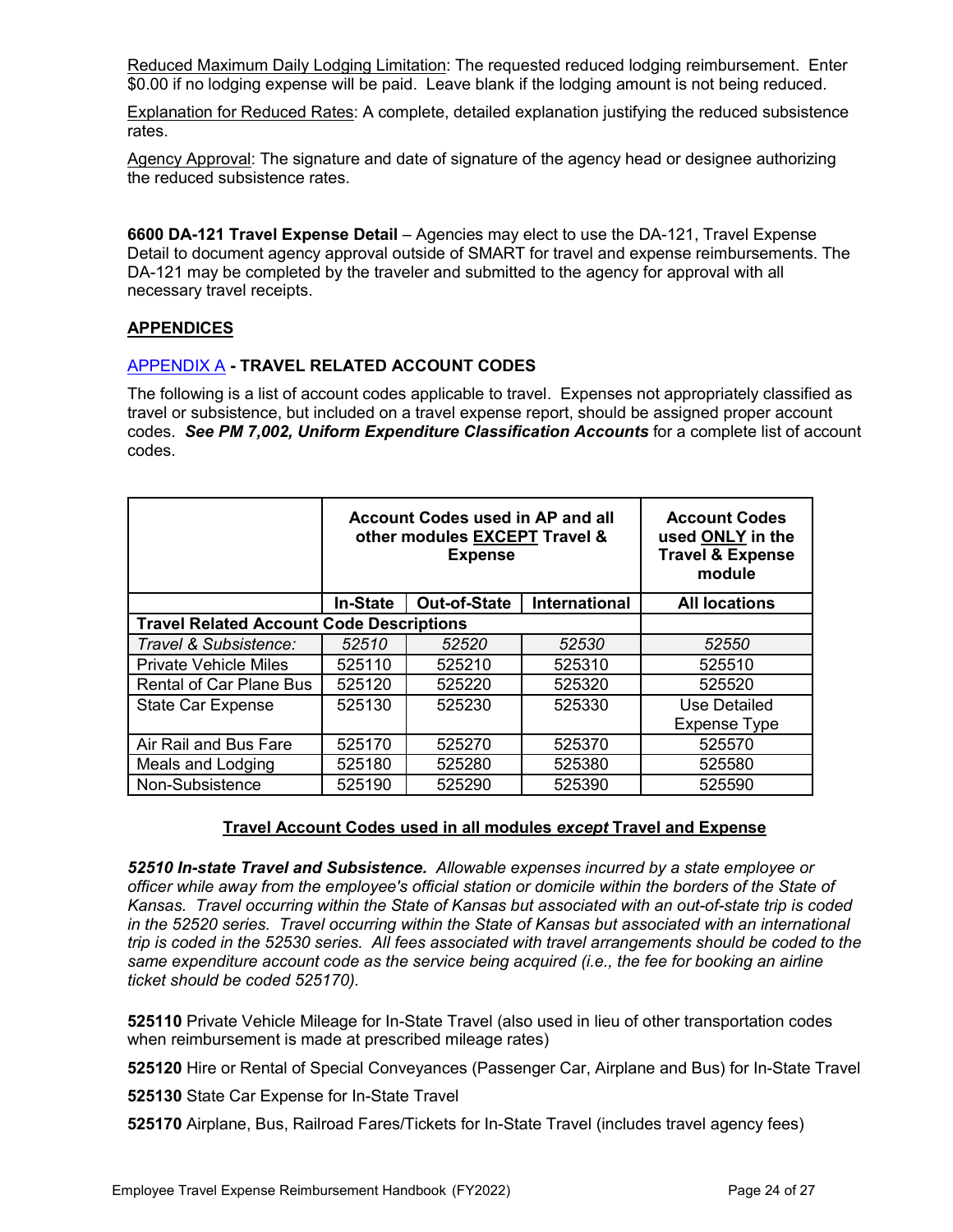**525180** Subsistence (M&IE and lodging) for In-State Travel (includes subsistence paid for students, inmates, prisoners, and patients)

**525190** Non-subsistence Expenses for In-State Travel (includes all miscellaneous expenses (see [section 5001\)](#page-20-3) such as baggage fees, taxicab/shuttle fares, city bus/metro fares, turnpike and other tolls, parking fees, etc.)

# **Out-of-State Travel and Subsistence**

*52520 Out-of-state Travel and Subsistence. Allowable expenses incurred by a state employee or officer while away from the employee's official station or domicile outside the borders of the State of Kansas. Travel occurring within the State of Kansas but associated with an out-of-state trip is coded in this series. Travel occurring out-of-state but associated with an international trip is coded in the 52530 series. All fees associated with travel arrangements should be coded to the same expenditure account code as the service being acquired (i.e., the fee for booking an airline ticket should be coded 525270).*

**525210** Private Vehicle Mileage for Out-of-state Travel (also used in lieu of other transportation codes when reimbursement is made at prescribed mileage rates)

**525220** Hire or Rental of Special Conveyances (Passenger Car, Airplane and Bus) for Out-of-state Travel

**525230** State Car Expense for Out-of-state Travel

**525270** Airplane, Bus, Railroad Fares/Tickets for Out-of-state Travel (includes travel agency fees)

**525280** Subsistence (M&IE and Lodging) for Out-of-state Travel (includes subsistence paid for students, inmates, prisoners, and patients)

**525290** Non-subsistence Expenses for Out-of-state Travel (includes all miscellaneous expenses (see [section 5001\)](#page-20-3) such as baggage fees, taxicab/shuttle fares, city bus/metro fares, turnpike and other tolls, parking fees, etc.)

# **International Travel and Subsistence**

*52530 International Travel and Subsistence. Allowable expenses incurred by a state employee or officer while away from the employee's official station or domicile outside the United States, and U.S. Territories/Possessions. This includes fares for riding public conveyances, private car mileage, expenses of operating state-owned vehicles, subsistence (M&IE and lodging), tips, telephone calls and nominal amounts for postage and urgently needed supplies or services. Items not appropriately classified as travel or subsistence, but included on travel vouchers, should be assigned proper expenditure account codes. Travel occurring within the State of Kansas but associated with an international trip is coded in this series. All fees associated with travel arrangements should be coded to the same expenditure account code as the service being acquired (i.e., the fee for booking an airline ticket should be coded 525370).*

**525310** Private Vehicle Mileage for International Travel

**525320** Hire or Rental of Passenger Car, Airplane and Bus for International Travel

**525330** State Car Expense for International Travel

**525370** Airplane, Bus, Railroad Fares/Tickets for International Travel (includes travel agency fees)

**525380** Subsistence (M&IE and Lodging) for International Travel

**525390** Non-subsistence Expenses for International Travel

# **Travel Account Codes Used** *Only* **in the Travel and Expense Module**

*52550 Travel and Subsistence. Allowable expenses incurred by a state employee or officer while away from the employee's official station or domicile. All fees associated with travel arrangements*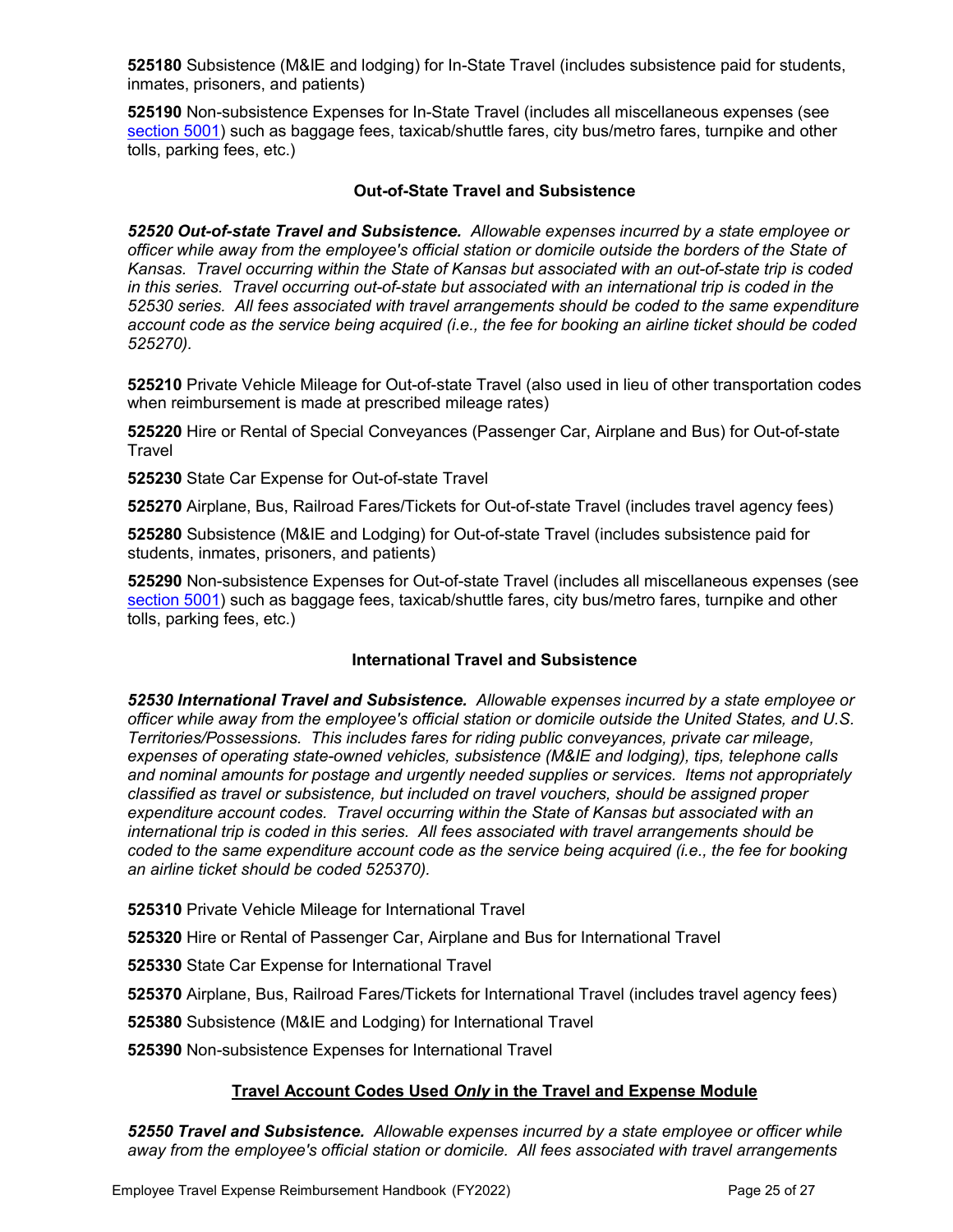*should be coded to the same expenditure account code as the service being acquired (i.e., the fee for booking an airline ticket should be coded 525570).*

**525510** Private Vehicle Mileage (also used in lieu of other transportation codes when reimbursement is made at prescribed mileage rates)

**525520** Hire or Rental of Special Conveyances (Passenger Cars, Airplanes and Buses)

**525570** Airplane, Bus, Railroad Fares/Tickets (includes travel agency fees)

**525580** Subsistence (M&IE and lodging) - (includes subsistence paid for students, inmates, prisoners, and patients)

**525590** Non-subsistence Expenses (includes all miscellaneous expenses (see [section 5001\)](#page-20-3) such as baggage fees, taxicab/shuttle fares, city bus/metro fares, turnpike and other tolls, parking fees, etc.)

**140300** Pre-Paid Travel Expenses – *Pre-Paid may be used to record expenses not reimbursed to the traveler on an expense report. However, the expense must be matched to a pre-paid payment type (i.e. direct bill, PCard, or state agency credit card, or Imprest advance). Please do not use the "cash" payment type. For reimbursement of expenses directly to a traveler please select the appropriate expense type (which does not start with the word "prepaid").*

#### **Other Travel Related Account Codes**

(For Use in Both Accounts Payable and T&E Modules)

**520100** Postage Printing and Copying Recruitment Expenses for Out-of-State Applicants (Please refer to PM 3,802) Job Related Training and Conference Registration (see [section 5200\)](#page-21-5) Other Fees (Authorized services obtained during travel on official state business) Stationery and Office Supplies (see [section 5104\)](#page-21-3)

**State Car Expenses -** *State Car expenses reimbursed directly to a traveler or employee should use an appropriate detailed expense type, which includes items used or consumed in the operation and maintenance of state motor vehicles, including fuel, oil, grease, batteries, tires, tubes, chains, and parts for repair.* 

**535100** Gasoline Diesel Fuel Aircraft Fuel Motor Oil Other Vehicle Parts & Supplies

 Passenger Car Service - Oil Change Passenger Car Service - Car Wash Passenger Car Tire Repair and Installation Passenger Car Service - Other Passenger Car Collision Repair Passenger Car Repair – Other Passenger Car Equipment Installation

# <span id="page-25-0"></span>**[APPENDIX B](#page-25-0) - TRAVEL RELATED RESOURCES**

OAR [Statewide Policy Manual Filings](https://www.admin.ks.gov/offices/oar/policy-manual) 

3,607 - Employee Moving Expense Reimbursement 3,802 - Reimbursement of Travel and Subsistence for Recruiting Out-of-State Applicants

3,817 - Agency Travel Approval - Lodging Reimbursement Rates and Out-of-State Travel

3,903 - Employee Travel Expense Reimbursement Handbook

[Department of Administration Document Center \(Forms\)](http://www.admin.ks.gov/resources/document-center)  DA-7TE - Travel and Expenses Cancellation Request